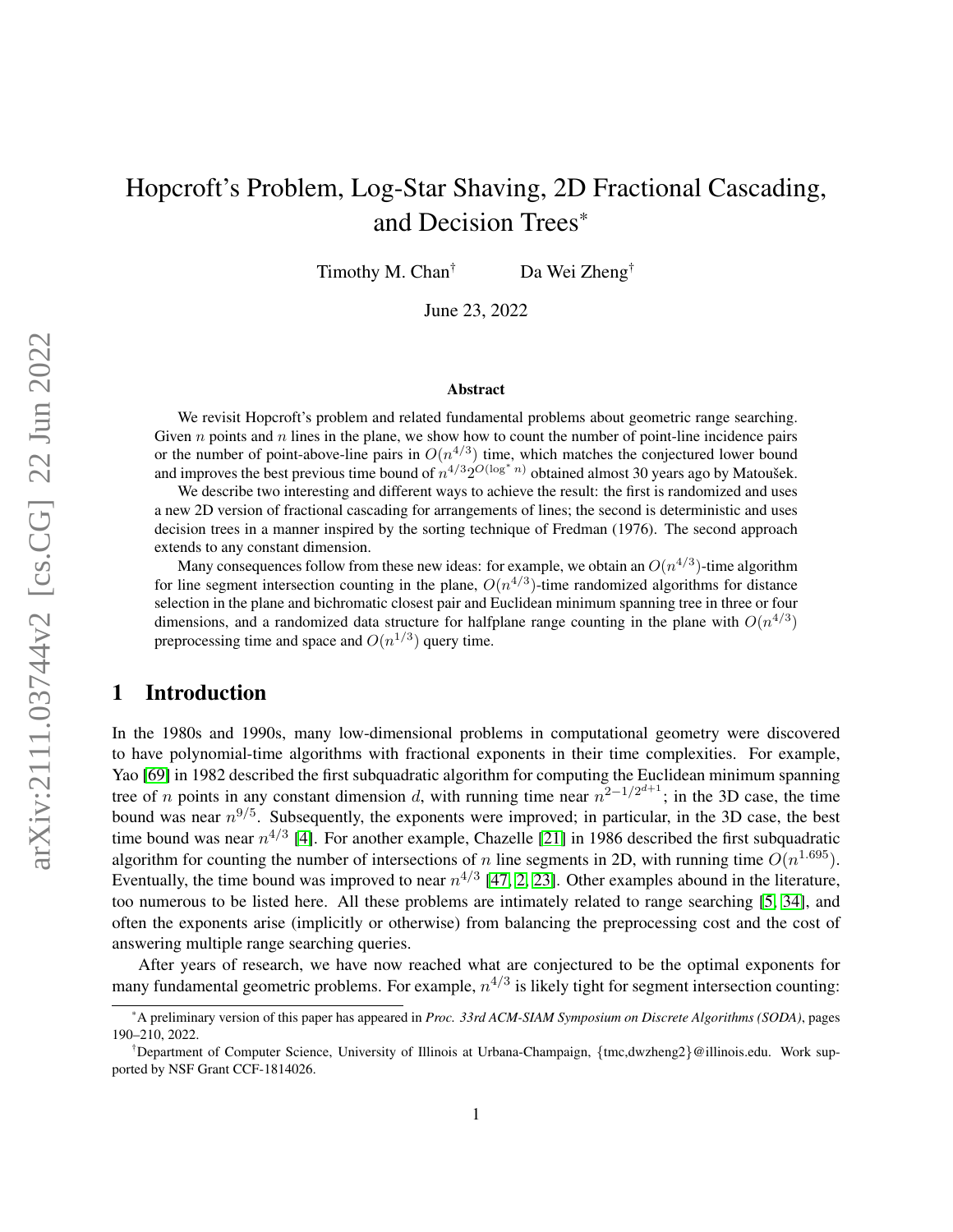although unconditional lower bounds in general models of computation are difficult to establish, Erick-son [\[39,](#page-27-1) [38\]](#page-27-2) proved  $\Omega(n^{4/3})$  lower bounds for this and other related problems in a restricted model which he called "partitioning algorithms". Erickson's lower bound applied to an even more basic problem, *Hopcroft's problem*<sup>[1](#page-1-0)</sup>: given *n* points and *n* lines in [2](#page-1-1)D, detect (or count, or report all) point-line incidence pairs.<sup>2</sup> Furthermore, for some closely related range searching problems with weights, Chazelle [\[22,](#page-26-3) [24\]](#page-26-4) proved near- $n^{4/3}$  lower bounds in the arithmetic semigroup model.

Despite the successes in this impressive body of work in computational geometry, a blemish remains: All these algorithms with fractional exponents have extra factors in their time bounds, usually of the form  $n^{\varepsilon}$  for an arbitrarily small constant  $\varepsilon > 0$ , or  $\log^{O(1)} n$  for an undetermined number of logarithmic factors. In a few cases (see below), iterated logarithmic factors like  $2^{O(\log^* n)}$  turn up, surprisingly.

For example, for Hopcroft's problem and segment intersection counting, an  $O(n^{4/3+\epsilon})$ -time (randomized) algorithm was obtained by Edelsbrunner, Guibas, and Sharir [\[35\]](#page-26-5) and Guibas, Overmars, and Sharir [\[47\]](#page-27-0), before Agarwal [\[2\]](#page-25-1) improved the running time to  $O(n^{4/3} \log^{1.78} n)$ , and then Chazelle [\[23\]](#page-26-1) to  $O(n^{4/3} \log^{1/3} n)$ . For Hopcroft's problem, Matoušek [\[58\]](#page-28-1) in 1993 managed to further reduce the bound to  $n^{4/3}2^{\tilde{O}(\log^* n)}$ .

**Main new result.** We show that Hopcroft's problem in 2D can be solved in  $O(n^{4/3})$  time, without any extra factors! This improves Matoušek's result from almost 30 years ago.

Significance. Although counting incidences in 2D may not sound very useful by itself, Hopcroft's problem is significant because it is the simplest representative for a whole class of problems about nonorthogonal range searching. It reduces to offline range searching, namely, answering a batch of  $n$  range queries on  $n$ points, where the ranges are lines. Our results generalize to Hopcroft's problem in any constant dimension d (detecting/counting incidence pairs for n points and n hyperplanes in  $O(n^{2d/(d+1)})$  time) and to different variants (for example, counting point-above-hyperplane pairs, or offline halfspace range counting), and indeed our ideas yield new algorithms for a long list of problems in this domain, including segment intersection counting, and Euclidean minimum spanning trees in any constant dimensions, as well as new data structures for online 2D halfplane range counting queries (see below for the statements of these results).

While shaving an iterated logarithmic factor may seem minor from the practical perspective, the value of our work is in cleaning up existing theoretical bounds for a central class of problems in computational geometry.

Difficulty of log<sup>\*</sup> shaving. The presence of some logarithmic factors might seem inevitable for this type of problem: for example, in data structures for 2D halfplane range counting, under standard comparisonbased models, query time must be  $\Omega(\log n)$  even if we allow large preprocessing time, and preprocessing time must be  $\Omega(n \log n)$  even if we allow large  $(o(n^{1-\epsilon}))$  query time. The known near- $n^{4/3}$  solutions to Hopcroft's problem were essentially obtained by interpolating between these two extremes. With a smart recursion, Matoušek [\[58\]](#page-28-1) managed to lower the effect of the logarithmic factor to iterated logarithm, but recursion alone cannot get rid of the extra factors entirely, and some new ideas are needed.<sup>[3](#page-1-2)</sup>

<span id="page-1-1"></span><span id="page-1-0"></span><sup>&</sup>lt;sup>1</sup>First posed by John Hopcroft in the early 1980s.

<sup>&</sup>lt;sup>2</sup>Note that the number of incidences is known to be  $\Theta(n^{4/3})$  in the worst case—this is the well-known Szémeredi–Trotter Theorem [\[65\]](#page-28-2), with lower bound construction provided by Erdös. So,  $\Omega(n^{4/3})$  is a trivial lower bound on the time complexity for the "report all" version of Hopcroft's problem.

<span id="page-1-2"></span><sup>&</sup>lt;sup>3</sup>At the end of his paper [\[58\]](#page-28-1), Matoušek wrote about the challenge in making further improvements: "... the  $2^{O(\log^* n)}$  factor originates in the following manner: we are unable to solve the problem in a constant number of stages with the present method, essentialy [sic] because a nonconstant time is spent for location of every point in the cutting. Every stage contributes a constant multiplicative factor to the 'excess' in the number of subproblems. This is because we lack some mechanism to control this, similar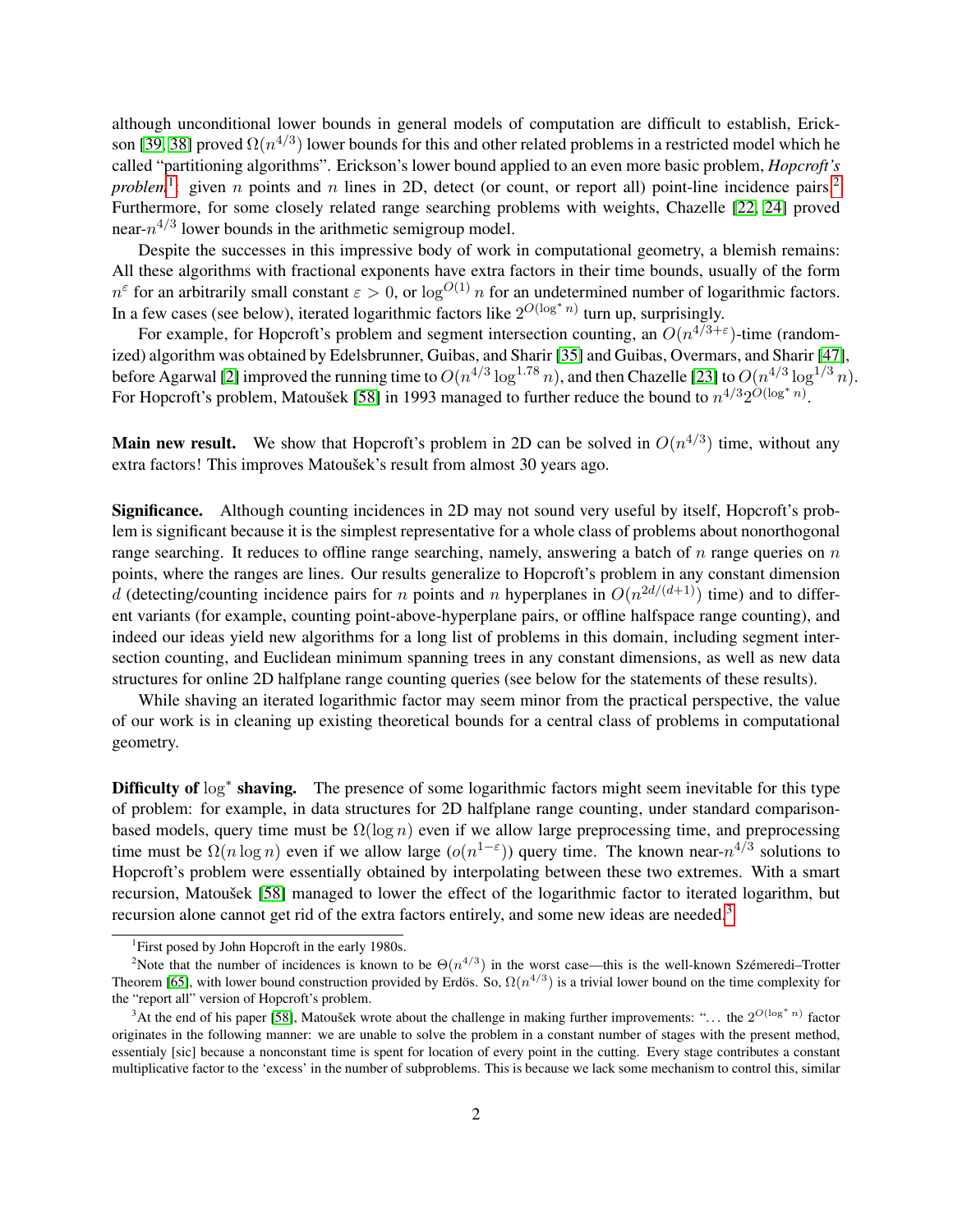We actually find two different ways to achieve our improved result for Hopcroft's problem. The first approach, based on a new form of fractional cascading and described in Section [3,](#page-5-0) works only in 2D and is randomized, but can be adapted to yield efficient data structures for online halfplane range counting queries. The second approach, based on decision trees and described in Section [4,](#page-8-0) works in any constant dimension and is deterministic, but yields algorithms that are far less practical (and, some might say, "galactic"), although the ideas are conceptually not complicated and are theoretically quite powerful.

First approach via 2D fractional cascading. The extra factors in previous algorithms to Hopcroft's problem in 2D come from the cost of multiple point location queries in arrangements of related subsets of lines. We propose an approach based on the well-known *fractional cascading* technique of Chazelle and Guibas [\[28,](#page-26-6) [29\]](#page-26-7). Fractional cascading allows us to search for an element in multiple lists of elements in 1D, under certain conditions, in  $O(1)$  time per list instead of  $O(\log n)$ . The idea involves iteratively taking a fraction of the elements from one list and overlaying it with another list. Unfortunately, the technique does not extend to 2D point location in general: overlaying two planar subdivisions of linear size may create a new planar subdivision of quadratic size. In fact, Chazelle and Liu [\[30\]](#page-26-8) formally proved lower bounds in the pointer machine model that rule out 2D fractional cascading even in very simple scenarios. (Recently, Afshani and Cheng [\[1\]](#page-24-0) obtained some new results on 2D fractional cascading but only for *orthogonal* subdivisions.)

We show that fractional cascading, under certain conditions, is still possible for 2D arrangements of lines! The basic reason is that arrangements of lines already have quadratic size to begin with, and overlaying two such arrangements still yields an arrangement of quadratic size. One technicality is that we now need randomization when choosing a fraction of the lines. We will incorporate standard techniques by Clarkson and Shor [\[33\]](#page-26-9) on geometric random sampling.

Second approach via decision trees. Our second approach works very differently and proceeds by first bounding the algebraic decision tree complexity of the problem, i.e., we count only the cost of comparisons, and ignore all other costs. Here, comparisons refer to testing the signs of constant-degree polynomial functions on a constant number of the input real numbers. It was observed [\[58\]](#page-28-1) that for Hopcroft's problem, improved (nonuniform) decision tree bounds would automatically imply improved (uniform) time bounds, because after a constant number of levels of Matousek's recursion [\[58\]](#page-28-1), the input size can be made so tiny (e.g.,  $o(\log \log \log n)$ ) that we can afford to precompute the entire decision tree for such tiny inputs. (In the algorithms literature, there are other examples of problems for which time complexity has been shown to be equivalent to decision tree complexity, such as matrix searching [\[53\]](#page-28-3) and minimum spanning trees [\[61\]](#page-28-4). There are also examples of problems for which polylogarithmic speedups of algorithms were obtained by first considering the decision tree complexity, such as all-pairs shortest paths [\[43\]](#page-27-3), 3SUM [\[46\]](#page-27-4), and at least one other problem in computational geometry [\[17\]](#page-25-3).)

In a seminal work, Fredman [\[42\]](#page-27-5) showed that M values can be sorted using just  $O(M)$  comparisons instead of  $O(M \log M)$ , under certain scenarios when the values "originate from" a smaller set of numbers. For example, the x-coordinates of the  $O(n^2)$  intersections of a set of n lines can be sorted using  $O(n^2)$ comparisons [\[64\]](#page-28-5), since these  $O(n^2)$  values come from  $O(n)$  real numbers. (Another example from Fredman's original paper is the well-known  $X + Y$  *sorting problem*, although for the decision tree complexity of that particular problem, simpler [\[64\]](#page-28-5) and better [\[48\]](#page-27-6) methods were later found.) We show that this type

to Chazelle's method (he can use the number of intersections of the lines as the control device, but we flip the roles of lines and points at every stage, and such a control device is missing in this situation).

<sup>&</sup>quot;[. . . ] All the above vague statements have a single goal—to point out although the simplex range searching problem and related questions may look completely solved, a really satisfactory solution may still await discovery."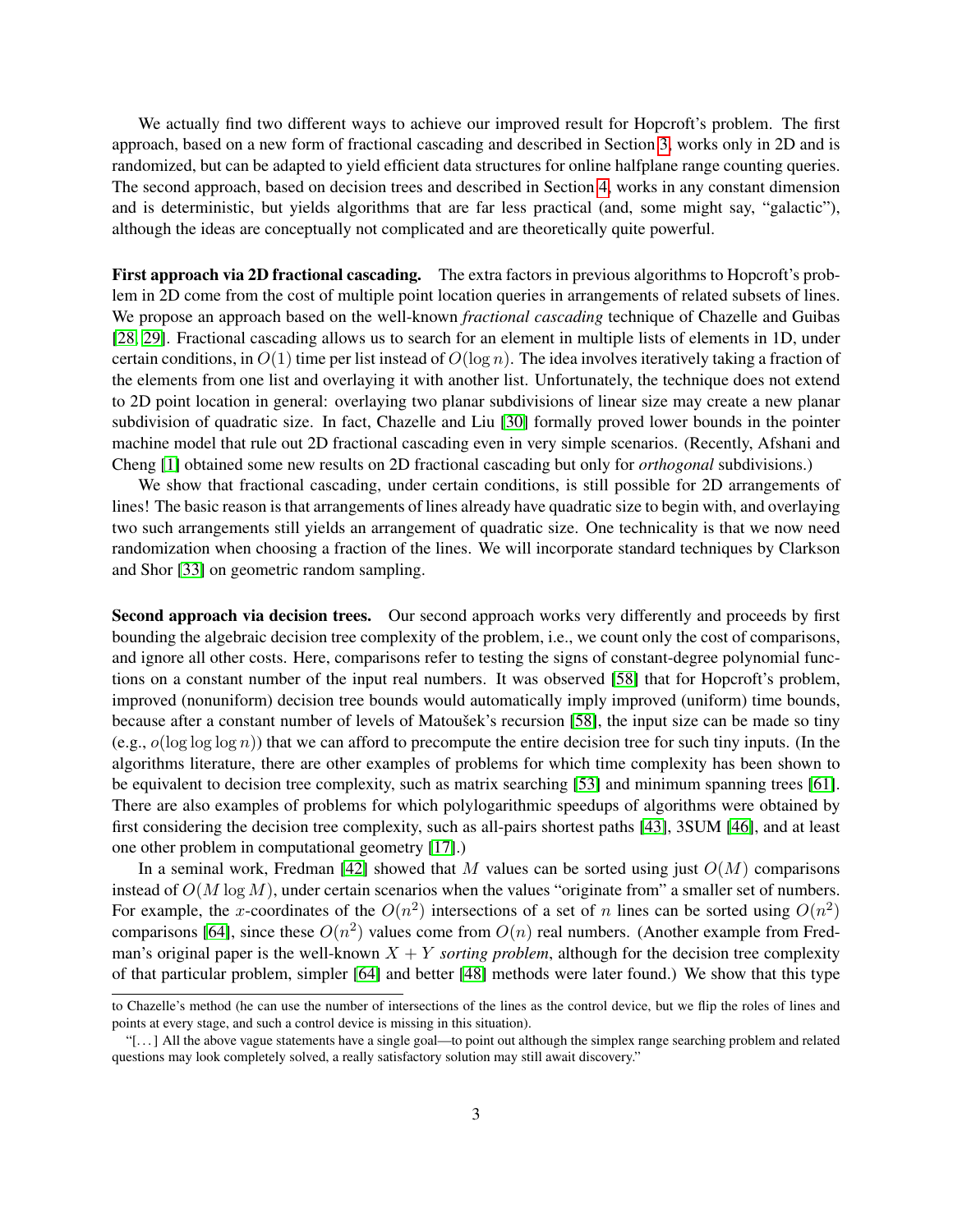of result is not limited to the sorting problem alone, and that logarithmic-factor shavings in the decision tree setting are actually not difficult to obtain for many other problems, including point location of multiple query points in multiple subdivisions, assuming that the query points and subdivision vertices originate from  $O(n)$  real numbers. The improvement for Hopcroft's problem then follows. The technique works beyond 2D and is more general than fractional cascading (which requires the subdivisions to be organized in the form of a bounded-degree tree or dag). In Appendix [7,](#page-21-0) we mention applications of our framework to the decision tree complexities of other problems, although for these problems, we do not get improvements in time complexities.

Applications. In Sections [5](#page-12-0)[–6,](#page-16-0) we describe some of the algorithmic consequences of our approaches, including:

- An  $O(n^{4/3})$ -time algorithm for line segment intersection counting in 2D. The best previous bound was  $O(n^{4/3} \log^{1/3} n)$  by Chazelle [\[23\]](#page-26-1).
- An  $O(n^{4/3})$ -time algorithm for computing the connected components among n line segments in 2D. The best previous bound was  $O(n^{4/3} \log^3 n)$  by Lopez and Thurimella [\[54\]](#page-28-6) (a simpler alternative using biclique covers was noted by Chan [\[15\]](#page-25-4) but still had extra logarithmic factors).
- An  $O(n^{4/3})$ -time randomized algorithm for bichromatic closest pair and Euclidean minimum spanning tree in 3D and in 4D. The best previous bound in 3D was  $O(n^{4/3} \log^{4/3} n)$  (randomized) by Agarwal et al. [\[4\]](#page-25-0).
- An  $O(n^{4/3})$ -time algorithm for the *line towering problem* in 3D (deciding whether some red line is below some blue line, given  $n$  red lines and  $n$  blue lines). The best previous bound in 3D was  $O(n^{4/3+\varepsilon})$  [\[26\]](#page-26-10).
- An  $O(n^{4/3})$ -time randomized algorithm for the *distance selection problem* in 2D (selecting the k-th distance among *n* points). The best previous randomized bound was  $O(n^{4/3} \log^{2/3} n)$  [\[55\]](#page-28-7) (see also [\[3,](#page-25-5) [49,](#page-27-7) [14,](#page-25-6) [68\]](#page-28-8)).

The above list is not meant to be exhaustive; we expect more applications to follow. The above improvements may appear a bit larger than for Hopcroft's problem, but to be fair, we should mention that existing techniques can already lower many of the extra factors from these previously stated bounds (though this may have been missed in previous papers). Our new techniques are for removing the remaining  $2^{O(\log^* n)}$ factors.

Our approach via 2D fractional cascading, in combination with Fredman's decision tree technique, also leads to new randomized data structures for 2D halfplane range counting, for example, achieving  $P(n)$  =  $O(n^{4/3})$  expected preprocessing time and  $Q(n) = O(n^{1/3})$  expected query time. This removes a  $2^{O(\log^* n)}$ factor from a previous result by Chan [\[16\]](#page-25-7). We can get the same bounds for ray shooting among  $n$  line segments in 2D; see [\[16,](#page-25-7) [58,](#page-28-1) [67\]](#page-28-9) for previous work. For this class of data structure problems in 2D, it is generally believed that  $P(n)Q(n)^2 = \Omega(n^2)$ . Known data structures achieve preprocessing/query trade-offs that almost match the conjectured lower bound but with extra factors—our result is the first to eliminate all extra factors.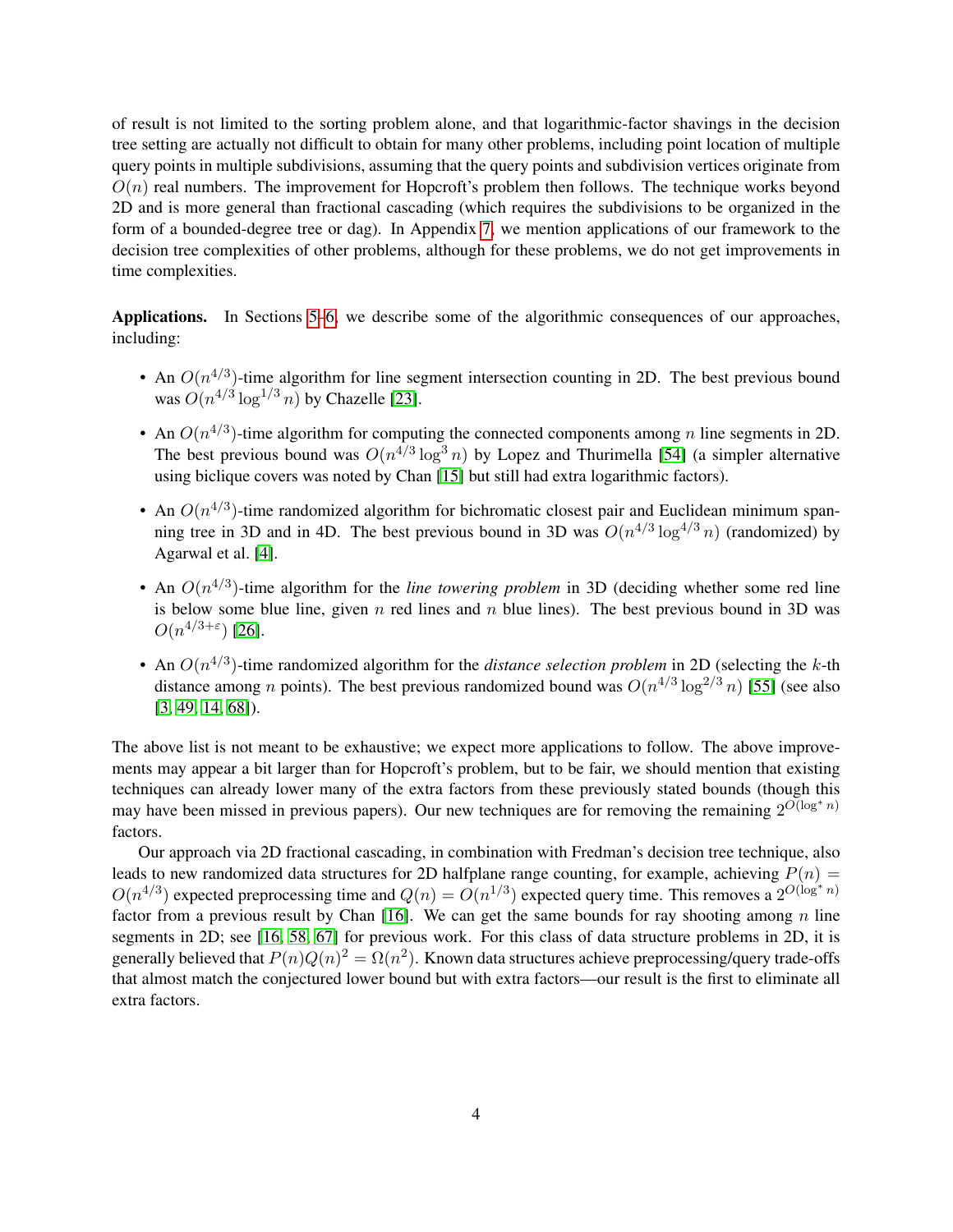# <span id="page-4-3"></span>2 Preliminaries

We first review previous approaches to Hopcroft's problem. We concentrate on the version of the problem where we want to count the number of point-above-hyperplane pairs, since counting incidence pairs can be easily reduced to this version (alternatively, our algorithms can be adapted directly to detect, count, or report incidence pairs). For convenience, we assume that the input is non-degenerate (admittedly, this assumption does not make sense for the original problem about incidences, but it is straightforward to modify our algorithms to work in degenerate cases).

The main tool is the well-known Cutting Lemma:

**Lemma 2.1.** (Cutting Lemma) *Given n hyperplanes* in a constant dimension *d* and a parameter  $r \leq n$ , there exists a decomposition of  $\mathbb{R}^d$  into  $O(r^d)$  disjoint simplicial cells, such that each cell is crossed<sup>[4](#page-4-0)</sup> by at *most* n/r *hyperplanes.*

*The cells, the list of hyperplanes crossing each cell (i.e., the* conflict list *of each cell), and the number of hyperplanes completely below each cell can be constructed in* O(nrd−<sup>1</sup> ) *time. Furthermore, given a set of* m points, we can find the cell containing each point, in  $O(m \log r)$  additional time.

The existence part was first proved by Chazelle and Friedman [\[27\]](#page-26-11), building on the pioneering work by Clarkson and Shor [\[31,](#page-26-12) [32,](#page-26-13) [33\]](#page-26-9) on geometric random sampling. The stated time bounds were achieved by a construction of Matoušek [\[59\]](#page-28-10) for the case  $r\leq n^{1-\varepsilon},$  and subsequently by a construction of Chazelle [\[23\]](#page-26-1) for all  $r \leq n$ . The constructions are simpler if randomization is allowed. (See also [\[20\]](#page-26-14) for another deterministic construction in the 2D case.)

Chazelle's construction [\[23\]](#page-26-1) actually builds a hierarchy of cuttings, yielding a strengthened lemma that is useful in some applications:

Lemma 2.2. (Hierarchical Cutting Lemma) *Given* n *hyperplanes in a constant dimension* d *and a parameter*  $r \leq n$ , for some constant  $\rho > 1$ , there exists a sequence  $\Xi_1, \ldots, \Xi_k$  with  $k = \lceil \log_\rho r \rceil$ , where each  $\Xi_i$  is a decomposition of  $\mathbb{R}^d$  into  $O((\rho^i)^d)$  disjoint simplicial cells each crossing at most  $n/\rho^i$  hyperplanes, and  $e$ ach cell in  $\Xi_i$  is a union of  $O(1)$  disjoint cells in  $\Xi_{i+1}$ . All the cells can be constructed in  $O(nr^{d-1})$  time.

Given m points and n hyperplanes in a constant dimension d, let  $T(m, n)$  be the time complexity of the problem of counting the number of point-above-hyperplane pairs. We can solve the problem by applying the Cutting Lemma: Subdivide the cells so that each cell contains at most  $m/r^d$  points. Since  $O(r^d)$  extra vertical cuts in total suffice, the number of cells remains  $O(r^d)$ . For each cell  $\Delta$ , solve the subproblem for all points in  $\Delta$  and all hyperplanes crossing  $\Delta$ . Add to the counter the product of the number of points in  $\Delta$ with the number of hyperplanes below  $\Delta$ . It follows that

<span id="page-4-1"></span>
$$
T(m,n) = O(r^d) T(m/r^d, n/r) + O(nr^{d-1} + m \log r).
$$
 (1)

In the asymmetric setting when m is much larger than n, we have  $T(m, n) = O(n^d + m \log n)$ , for example, by setting  $r = n$  above; in the 2D case, this time bound can be obtained more directly by answering m planar point location queries [\[34,](#page-26-2) [51\]](#page-27-8) in the arrangement of n lines, which has  $O(n^2)$  size and can be constructed in  $O(n^2)$  time [\[34,](#page-26-2) [36\]](#page-27-9) (since we can label each face of the arrangement with the number of lines below it). By point-hyperplane duality, we also have  $T(m, n) = O(m^d + n \log n)$ . Putting this bound into [\(1\)](#page-4-1) gives

<span id="page-4-2"></span>
$$
T(m,n) = O(r^d) [(m/r^d)^d + (n/r) \log n] + O(nr^{d-1} + m \log r).
$$
 (2)

<span id="page-4-0"></span><sup>4</sup>Here, a hyperplane *crosses* a cell if it intersects the interior of the cell. If degeneracy is allowed, the statement of the lemma needs some modification (for example, allowing non-full-dimensional simplicial cells, and defining "crossing" to mean "intersecting but not containing").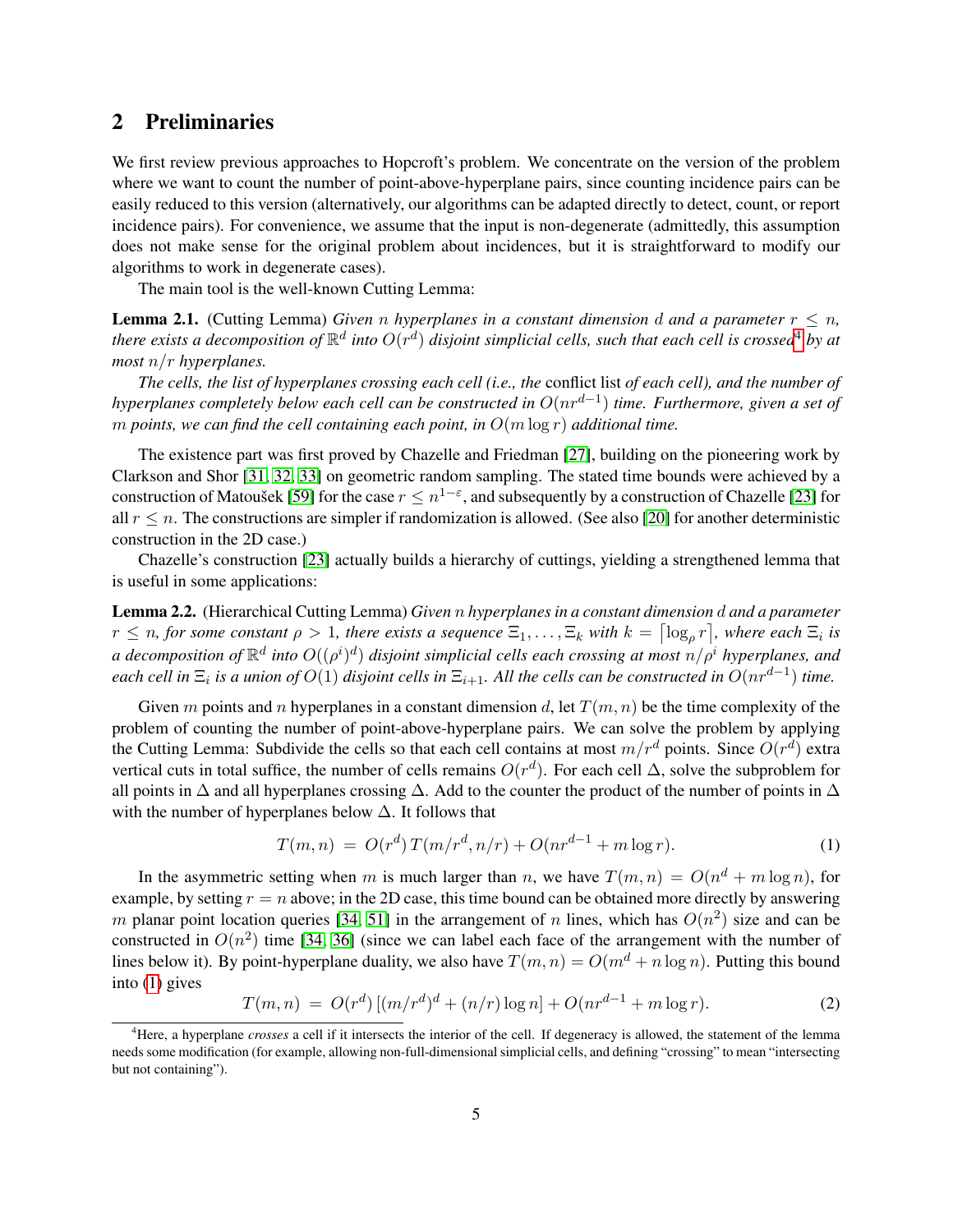Setting  $r = n^{1/(d+1)}$  then yields  $T(n, n) = O(n^{2d/(d+1)} \log n)$  in the symmetric case  $m = n$ .

Slight modification of the choice of r can lower the  $\log n$  factor a bit (as was done by Chazelle [\[23\]](#page-26-1)), but Matousek [\[58\]](#page-28-1) proposed a better algorithm using  $O(\log^* n)$  levels of recursion. The following is a slightly cleaner rederivation of Matoušek's recursion:

First, by point-hyperplane duality, we have the following recurrence:

<span id="page-5-1"></span>
$$
T(m, n) = O(rd) T(m/r, n/rd) + O(mrd-1 + n \log r).
$$
 (3)

By applying [\(1\)](#page-4-1) and [\(3\)](#page-5-1) in succession and letting  $T(n) = T(n, n)$ ,

$$
T(n) = O(r^{2d}) T(n/r^{d+1}) + O(nr^{d-1}\log r),
$$

assuming that  $r \le n/r^d$ . By choosing  $r = (n/\log^C n)^{1/(d+1)}$  for a sufficiently large constant C,

<span id="page-5-3"></span>
$$
T(n) = O(n/\log^C n)^{2d/(d+1)} T(\log^C n) + o(n^{2d/(d+1)}).
$$
\n(4)

This recurrence then solves to  $T(n) = T(n, n) \leq n^{2d/(d+1)} 2^{O(\log^* n)}$ .

Improving the remaining iterated logarithmic factor requires new ideas. In the next two sections, we propose two different approaches to do so, the first of which works in the 2D case.

## <span id="page-5-0"></span>3 First Approach via 2D Fractional Cascading

For a set L of lines, let  $A(L)$  denote the arrangement of L. Let  $VD(L)$  denote the *vertical decomposition* of  $\mathcal{A}(L)$ , where the faces of  $\mathcal{A}(L)$  are divided into trapezoids by drawing vertical line segments at the vertices.

#### 3.1 Fractional cascading for arrangements of lines

We begin by introducing a subproblem about point location in multiple arrangements of lines:

<span id="page-5-2"></span>**Problem 3.1.** Let T be a rooted tree with maximum degree  $c_0 = O(1)$ . Each node  $u \in T$  stores a set  $L_u$  of at most  $z$  lines in  $\mathbb{R}^2$ . We want to answer the following query: for a given query point  $q\in\mathbb{R}^2$  and a subtree  $T_q$  *of* T *containing the root, output for each node*  $u \in T_q$  *(a label of) the face of*  $\mathcal{A}(L_u)$  *containing* q.

In the 1D case where each set  $L<sub>u</sub>$  consists of points on the real line, the fractional cascading tech-nique [\[28,](#page-26-6) [29\]](#page-26-7) gives a solution with  $O(\log z + |T_q|)$  query time, after  $O(|T|z \log(|T|z))$  preprocessing time (or actually  $O(|T|z)$  if each set  $L_u$  has been pre-sorted). However, in 2D, generalizations of fractional cascading for non-orthogonal problems were not known before. Answering each of the  $|T_a|$  point location queries [\[34\]](#page-26-2) separately would give  $O(|T_q| \log z)$  query time and  $O(|T|z^2)$  preprocessing time.

By combining the original fractional cascading technique with some new simple ideas, we show how to improve the query time to  $O(\log z + |T_q|)$  for the 2D problem, matching the 1D bound, and effectively achieving  $O(1)$  cost per point location query, after an initial  $O(\log N)$  cost. One caveat is that we require (Las Vegas) randomization, and assume the query points and subtrees are oblivious to the random choices made by the data structure. A more crucial caveat is that we assume the queries are x*-monotone*, i.e., the query points arrive in increasing order of x-coordinates. In the setting of offline queries when all the query points are given in advance (as is the case in our application to Hopcroft's problem later), this assumption can be satisfied by pre-sorting the query points and processing the queries in that order.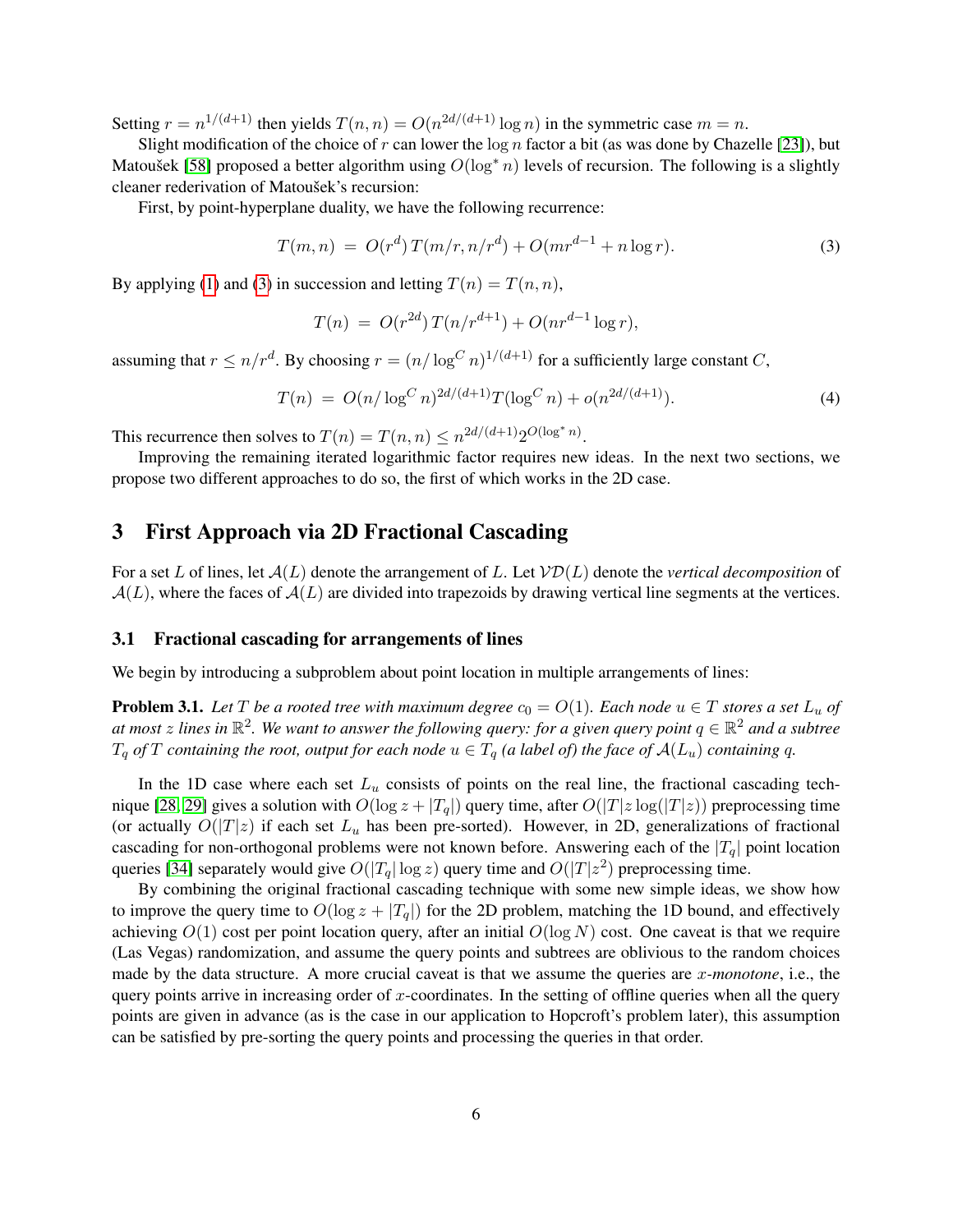<span id="page-6-0"></span>Lemma 3.2. *For the case of* x*-monotone queries, there is a randomized data structure for Problem [3.1](#page-5-2) with*  $O(|T|z^2)$  amortized expected preprocessing time, such that a query for a fixed point  $q$  and subtree  $T_q$  takes  $O(\log z + |T_q|)$  *amortized expected time.* 

*Proof.* For each node  $u \in V$ , we construct a set of lines  $L_u^+$  starting at the leaves and proceeding bottom-up: If u is a leaf, let  $L_u^+ = L_u$ . If u is an internal node, then for each child v of u, sample a random subset  $R_v \subset L_v^+$  of size  $|L_v^+|/c$  for some constant c. Let  $L_u^+ = L_u \cup \bigcup_{\text{child }v \text{ of } u} R_v$ .

Letting  $s_i$  denote the maximum size of  $L_u^+$  over all nodes u at level i, we obtain the recurrence  $s_i \leq$  $z + c_0 s_{i+1}/c$ , which yields  $s_i = O(z)$  by choosing a constant  $c > c_0$ . Thus,  $|L_u^+| = O(z)$  at every node u. During preprocessing, we do the following:

- 1. For every node v, we construct the arrangements  $A(L_v)$ ,  $A(L_v^+)$ , and  $A(R_v)$ , and the vertical decomposition  $\mathcal{VD}(R_v)$ , in  $O(|L_v^+|^2) = O(z^2)$  time.
- 2. For each node v and each trapezoid  $\Delta \in \mathcal{VD}(R_v)$ , we store the *conflict list* of  $\Delta$ , i.e., the subset  $(L_v^+)$   $\Delta$  of all lines in  $L_v^+$  crossing  $\Delta$ , and we construct the sub-arrangement  $\mathcal{A}((L_v^+)$  inside  $\Delta$ , and link its features to those of the overall arrangement  $\mathcal{A}(L_v^+)$ .
- 3. For each node u, since  $L_u \subset L_u^+$ , each face of  $A(L_u^+)$  is contained in a unique face of  $A(L_u)$ ; we store a pointer linking the former to the latter. Similarly, for each child v of u, since  $R_v \subset L_u^+$ , each face of  $A(L_u^+)$  is contained in a unique face of  $A(R_v)$ ; we store a pointer linking the former to the latter.
- 4. At the root w, we store  $A(L_w^+)$  in a known point location data structure [\[34,](#page-26-2) [51\]](#page-27-8).

By a standard analysis of Clarkson and Shor [\[33\]](#page-26-9),  $\mathbb{E}[\sum_{\Delta \in \mathcal{VD}(R_v)}|(L_v^+)_\Delta|^2] = O(|L_v^+|^2) = O(z^2)$ , and step 2 can be done in  $O(z^2)$  expected time. Step 3 can also be done in  $O(z^2)$  time by traversing the faces in these arrangements. Thus, the total expected preprocessing time is  $O(|T|z^2)$ .

To answer a query for a point q and subtree  $T_q$ , we first find the face of  $\mathcal{A}(L_w^+)$  containing q at the root w in  $O(\log z)$  time by the point location structure from step 4. We consider each node  $u \in T_q$  starting at the root and proceeding top-down (for example, in depth-first or breadth-first order). Suppose we have already found the face f of  $A(L_u^+)$  containing q. By following one of the pointers from step 3, we know the face of  $\mathcal{A}(L_u)$  containing q and can output the result. Next, take each child v of u in  $T_q$ .

- (i) By following one of the pointers from step 3, we also know the face  $f'$  of  $\mathcal{A}(R_v)$  containing q.
- (ii) Find the trapezoid  $\Delta$  in  $V\mathcal{D}(R_v)$  containing q. This can be done by searching in the vertical decomposition of the face  $f'$ .
- (iii) Find the face  $f''$  of  $\mathcal{A}(L_v^+)$  containing q. This can be done by searching in the sub-arrangement  $\mathcal{A}((L_v^+)_{\Delta})$  inside  $\Delta$ .

We can now repeat the process at the child node  $v$ . See Figure [1.](#page-7-0)

Step (iii) can be done in  $O(|(L_v^+)_{\Delta}|)$  time by naive linear searches in the conflict list  $(L_v^+)_{\Delta}$ . By a standard analysis of Clarkson and Shor [\[33\]](#page-26-9) (e.g., see [\[18,](#page-25-8) proof of Lemma 6]),  $\mathbb{E}[|(L_v^+)_{\Delta}|] = O(c)$  for the cell  $\Delta \in \mathcal{VD}(R_v)$  containing q (assuming that q is independent of  $R_v$ ). Thus, step (iii) takes constant expected time.

Step (ii) may require nonconstant time, since the face  $f'_{v}$  (a convex polygon) may have large complexity. Here, we will exploit the x-monotone query assumption. For each face  $f'$  of  $\mathcal{VD}(R_v)$ , we maintain a pointer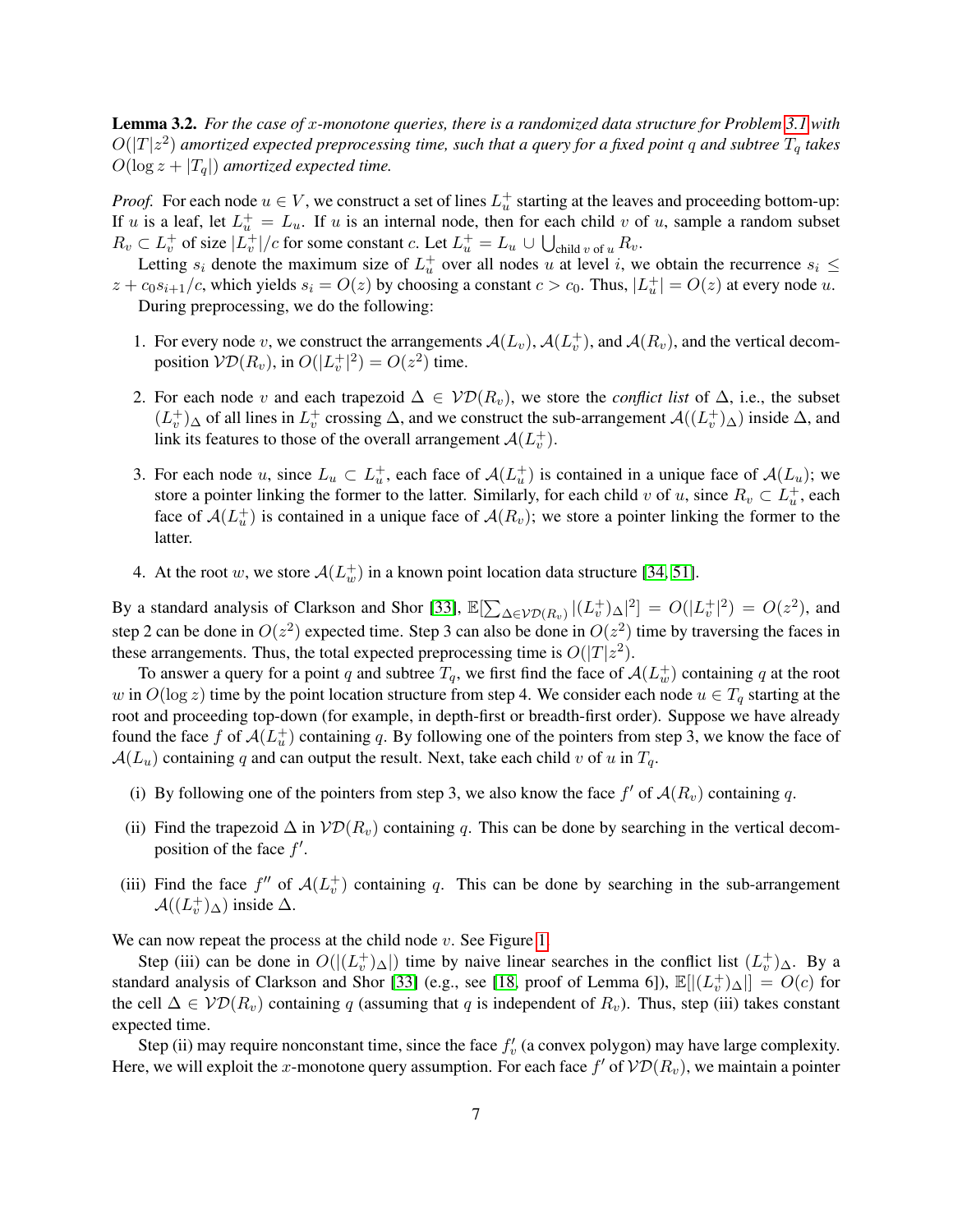<span id="page-7-0"></span>

Figure 1: Fractional cascading for 2D arrangements of lines.

 $p_{f'}$  in the x-sorted list of the vertices of f'. Initially, the pointer is at the leftmost vertex of f'. To perform step (ii), we simply do a linear search in the list, starting from the previous position of  $p_{f'}$  and advancing  $p_{f'}$  from left to right, till we encounter a vertex to the right of q. The total time of all linear searches in  $f'$  is proportional to the complexity of f'. Summing over all faces f' of  $\mathcal{VD}(R_v)$  gives  $O(|R_v|^2) = O(z^2)$ , and so the cost is absorbed by the preprocessing cost by amortization.

We conclude that the amortized expected cost of a query is  $O(\log z + |T_a|)$ .  $\Box$ 

Remarks. Randomized variants of 1D fractional cascading have been considered before (e.g., see [\[19\]](#page-26-15)), but the idea of combining fractional cascading with Clarkson–Shor-style random sampling appears new.

The approach can be generalized to dags with bounded out-degree, and to unbalanced settings where the given sets  $L_u$  may have different sizes, but such generalizations will not be needed in our application to Hopcroft's problem.

The approach doesn't seem to work for point location in other geometric structures (such as planar Voronoi diagrams), since the face containment property in step 3 holds only for arrangements. And the approach doesn't seem to work for higher-dimensional hyperplane arrangements, since the assumption of x-monotone queries alone doesn't seem to help in step (ii). (So, we are fortunate that the approach works at all for 2D line arrangements!)

#### 3.2 Hopcroft's Problem in 2D

We now use our new 2D fractional cascading technique to solve Hopcroft's problem:

**Theorem 3.3.** Given n points and n lines in  $\mathbb{R}^2$ , we can count the number of point-above-line pairs in  $O(n^{4/3})$  expected time.

*Proof.* Recall that the Cutting Lemma gives  $O(r^2)$  subproblems, each with  $O(n/r^2)$  points and  $O(n/r)$ lines. When we derived [\(2\)](#page-4-2) in Section [2,](#page-4-3) we solve each subproblem directly by building the arrangement of the  $O(n/r^2)$  dual lines and answering a point location query for each of the  $O(n/r)$  dual points. We will now use Lemma [3.2](#page-6-0) to speed up point location. In particular, recursion is not needed!

More precisely, apply the Hierarchical Cutting Lemma, which in  $O(nr)$  time generates a tree of cells with degree  $O(1)$  and height  $k = \lceil \log_\rho r \rceil$  (where  $\Xi_i$  corresponds to the cells at level i of the tree). Subdivide the leaf cells, in the form of a binary tree, so that each leaf cell has at most  $n/r^2$  points. Since  $O(r^2)$  vertical cuts in total suffice, the number of nodes remains  $O(r^2)$ , and the maximum degree of the tree remains  $O(1)$ .

For each node v, let  $P_v$  be the set of all input points inside v's cell, and  $L_v$  be the set of all input lines crossing v's cell. Let  $P_v^*$  be the dual of  $P_v$  (a set of lines) and  $L_v^*$  be the dual of  $L_v$  (a set of points). The problem is solved by finding the face of  $\mathcal{A}(P_v^*)$  containing each point in  $L_v^*$ , for each leaf node v. This is an instance of Problem [3.1](#page-5-2) for a tree T with  $|T| = O(r^2)$  nodes, where the set of lines at each leaf node v is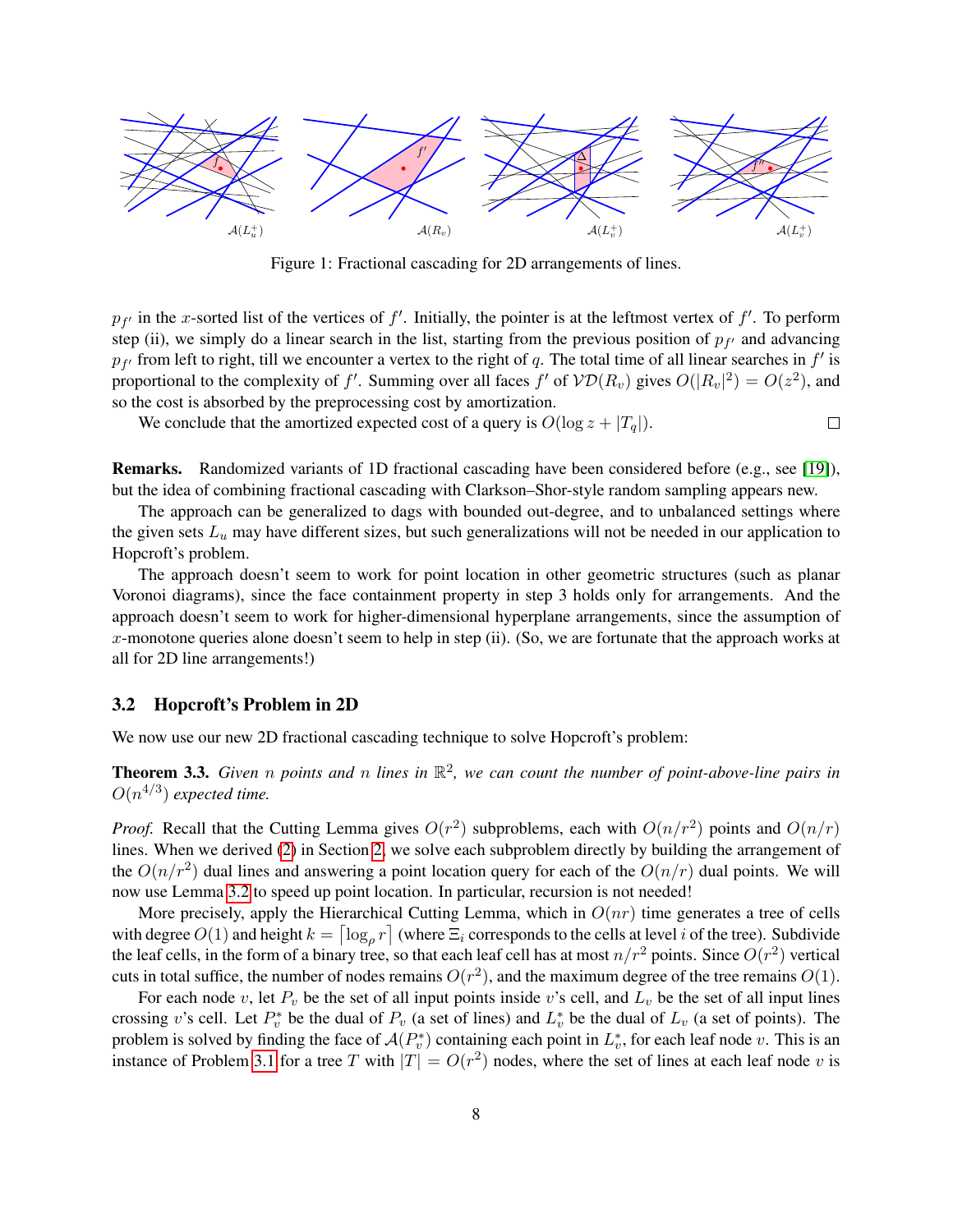$P_v^*$ , which has size at most  $z := n/r^2$ , and the set of lines at each internal node is the empty set. The query points are dual of the input lines. The subtree  $T_{\ell^*}$  corresponding to the query point  $\ell^*$  consists of all nodes whose cells are crossed by the input line  $\ell$ —these nodes indeed form a subtree containing the root, since if a cell is crossed by  $\ell$ , all ancestor cells are crossed by  $\ell$ . As mentioned, in the offline setting, we can process the query points in increasing x-order to satisfy the assumption of x-monotone queries.

Recall that for each  $i = 1, ..., k$ , there are  $O(\rho^{2i})$  cells at level i, each crossed by  $O(n/\rho^{i})$  lines; and there are  $O(r^2)$  cells at levels beyond k, each crossed by  $O(n/r)$  lines. It follows that  $\sum_{\ell} |T_{\ell^*}| =$  $O(\sum_{i=1}^k \rho^{2i} \cdot n/\rho^i + r^2 \cdot n/r) = O(nr)$ . By Lemma [3.2,](#page-6-0) the total expected cost of all n queries is

$$
O\left(|T|z^2 + n\log z + \sum_{\ell} |T_{\ell^*}|\right) = O(r^2(n/r^2)^2 + n\log n + nr).
$$

 $\Box$ 

Setting  $r = n^{1/3}$  yields  $O(n^{4/3})$ .

Remark. It is possible to derandomize the algorithm (by first making the problem size tiny by using a constant number of rounds of Matoušek's recursion [\[58\]](#page-28-1), and doing brute-force search to find a sequence of deterministic choices that work for all inputs). We will omit the details, since the second approach in the next section is automatically deterministic, and a complicated derandomization of the first approach would defeat its main virtue, simplicity.

## <span id="page-8-0"></span>4 Second Approach via Decision Trees

In this section, we propose a different approach to solve Hopcroft's problem, which works in any constant dimension. The approach is based on a general framework for bounding decision tree complexities.

#### <span id="page-8-1"></span>4.1 Framework

For most comparison-based algorithms in computational geometry, the input can be described by a vector of N real numbers  $x = (x_1, \ldots, x_N)$ , and the only primitive operations needed on the input real numbers are tests of the form, "is  $\gamma(x)$  true?", for a predicate  $\gamma$  from some collection Γ. We call such a test a Γ*comparison*, and such an algorithm a Γ*-algorithm*. To study the decision tree complexity of problems, we are interested in bounding the number of Γ-comparisons made by a Γ-algorithm, ignoring all other costs. A predicate  $\gamma$  can be equivalently viewed as a set in  $\mathbb{R}^N$ , namely, the set of all inputs x such that  $\gamma(x)$  is true. We make the following assumptions:

- each  $\gamma \in \Gamma$  is a semialgebraic set of constant degree and constant complexity, i.e., we can test whether  $\gamma(x)$  is true by evaluating the signs of  $O(1)$  polynomials of degree  $O(1)$  in  $O(1)$  number of the variables  $x_1, \ldots, x_N$ ;
- the number of possible comparisons is polynomially bounded, i.e.,  $|\Gamma| \le N^{O(1)}$ .

We say that Γ is *reasonable* if the above conditions are satisfied. (For example, many algorithms for 2D convex hulls use only orientation tests for triples of input points, and thus fit the above framework, using a reasonable collection  $\Gamma$  of  $O(N^3)$  semialgebraic sets of degree 2.)

Consider the arrangement  $\mathcal{A}(\Gamma)$  of the semialgebraic sets in  $\Gamma$ , living in a high-dimensional space  $\mathbb{R}^N$ . Each cell of  $A(\Gamma)$  can be associated with a sign vector, where the *i*-th component is +1 if points in the cell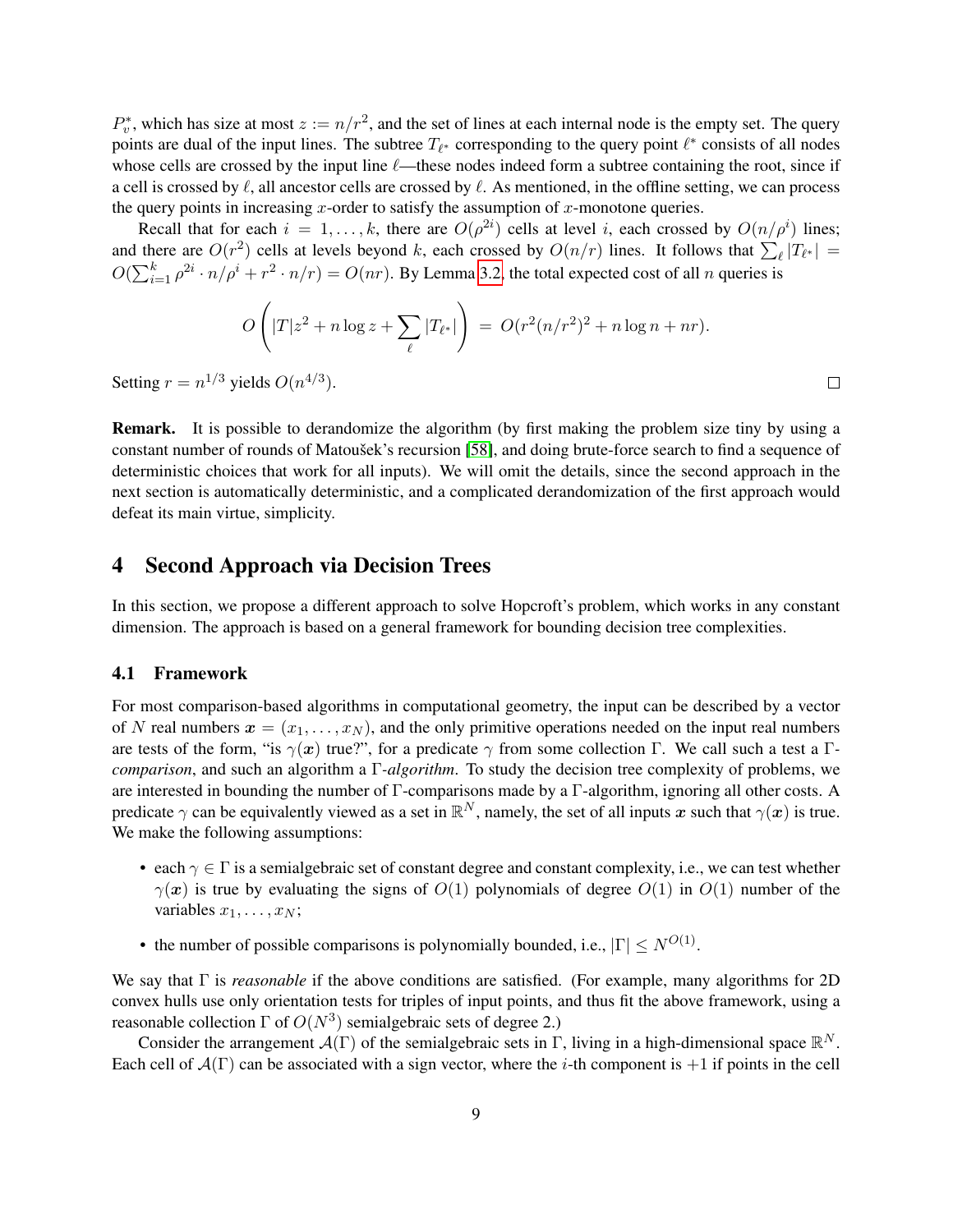satisfy the *i*-th predicate of  $\Gamma$ , and  $-1$  otherwise. Points in the same cell correspond to inputs that have the same outcomes with respect to all possible comparisons. (For example, if  $\Gamma$  corresponds to orientation tests in 2D, then cells correspond to the standard notion of *order types* [\[45\]](#page-27-10).) Naively, the number of different signed vectors is bounded by  $2^{|\Gamma|} \leq 2^{N^{O(1)}}$ . However, the Milnor–Thom Theorem [\[60,](#page-28-11) [66,](#page-28-12) [6\]](#page-25-9) provides a better bound: the number of cells of  $\mathcal{A}(\Gamma)$ , and thus the number of signed vectors, are in fact at most  $O(|\Gamma|)^N \leq N^{O(N)}.$ 

Suppose that an algorithm has made some number of comparisons, say, defined by  $\gamma_1, \ldots, \gamma_\ell \in \Gamma$  with outcomes  $b_1, \ldots, b_\ell$ . We call a cell of  $\mathcal{A}(\Gamma)$  *active* if it is consistent with the outcomes of the comparisons made so far, i.e., for all x in the cell,  $\gamma_i(x) = b_i$  for all  $i = 1, \ldots, \ell$ .

Let Πactive denote the set of all active cells. Define the *potential*

$$
\Phi = \log |\Pi_{\text{active}}|.
$$

(Intuitively, one can view this as an information-theoretic lower bound on the depth of an algebraic decision tree needed to determine which cell of  $\Pi_{\text{active}}$  the input is in.) At the beginning, all cells of  $\mathcal{A}(\Gamma)$  are active, and  $|\Pi_{\text{active}}| \leq N^{O(N)}$ , and so  $\Phi = O(N \log N)$ . As the algorithm progresses and makes more comparisons, the number of active cells can only decrease, and so  $\Phi$  can only decrease. For any operation or subroutine, we use the notation  $\Delta\Phi$  to denote the change in potential, i.e., the value of  $\Phi$  after the operation minus the value of  $\Phi$  before the operation. Since  $\Phi$  can only decrease,  $\Delta \Phi$  is always negative or zero.

Inspired by *amortized analysis*, we design Γ-algorithms by adopting the following philosophy: if an operation is costly but allows us to shrink the number of active cells and thus decrease  $\Phi$ , the work done may still be worthwhile if we can charge the cost to the potential decrease  $-\Delta\Phi$ . Individual  $-\Delta\Phi$  terms are easy to add up, by a telescoping sum, and the total is equal to the global  $-\Delta\Phi$ , which is bounded by  $O(N \log N)$ .

The following simple but crucial lemma provides the basic building block behind our algorithms:

<span id="page-9-0"></span>**Lemma 4.1.** (Basic Search Lemma) *Consider the*  $\Gamma$ -algorithm framework defined above. Let  $\gamma_1, \ldots, \gamma_r \in$ Γ*. Suppose we are promised that* γ1(x) ∨ · · · ∨ γr(x) *is true for all input* x *in the active cells. Then we can search for a*  $k \in \{1, \ldots, r\}$  *such that*  $\gamma_k(x)$  *is true, by making*  $O(1 - r\Delta\Phi)$  Γ-comparisons.

*Proof.* Pick an index k such that the number of active cells satisfying  $\gamma_k$  is at least  $|\Pi_{\text{active}}|/r$  (we know that k exists because of the promise). Make the comparison  $\gamma_k$ . If  $\gamma_k(x)$  is true, we are done. If  $\gamma_k(x)$  is false, cells that satisfy  $\gamma_k$  are no longer active, and so the number of active cells after the comparison is at most  $\frac{r-1}{r}$ | $\Pi_{\text{active}}$ |. The potential  $\Phi$  thus decreases by at least  $\log \frac{r}{r-1} = \Omega(\frac{1}{r})$ . Now repeat. The number of iterations is bounded by  $O(-r\Delta\Phi)$ .  $\Box$ 

The above lemma is useful as it provides a mild form of nondeterminism, allowing us to "guess" which one of r choices is correct, with just  $O(1)$  *amortized* cost instead of  $O(r)$ . This scenario arises naturally in point location: searching for which of r cells contains a given point.

We emphasize that the above lemma does not guarantee good running time. As preprocessing, we can first construct the arrangement  $\mathcal{A}(\Gamma)$  [\[6,](#page-25-9) [9,](#page-25-10) [10\]](#page-25-11). By scanning all its cells and their sign vectors, we can determine which cells are active, and which cell satisfies  $\gamma_k$ . This process is time-consuming, since the size of  $\mathcal{A}(\Gamma)$  and the size of  $\Pi_{\text{active}}$  are huge: the construction time for the N-dimensional arrangement  $\mathcal{A}(\Gamma)$  is  $2^{N^{O(1)}}$ , and the time to scan all the cells is  $O(|\Pi_{\text{active}}|) = N^{O(N)}$ . But such computation does not require comparisons on the input  $x$ , and has zero cost in the decision tree setting. The manipulation of such large sets  $\Pi$  is precisely what makes the framework different from traditional algorithms.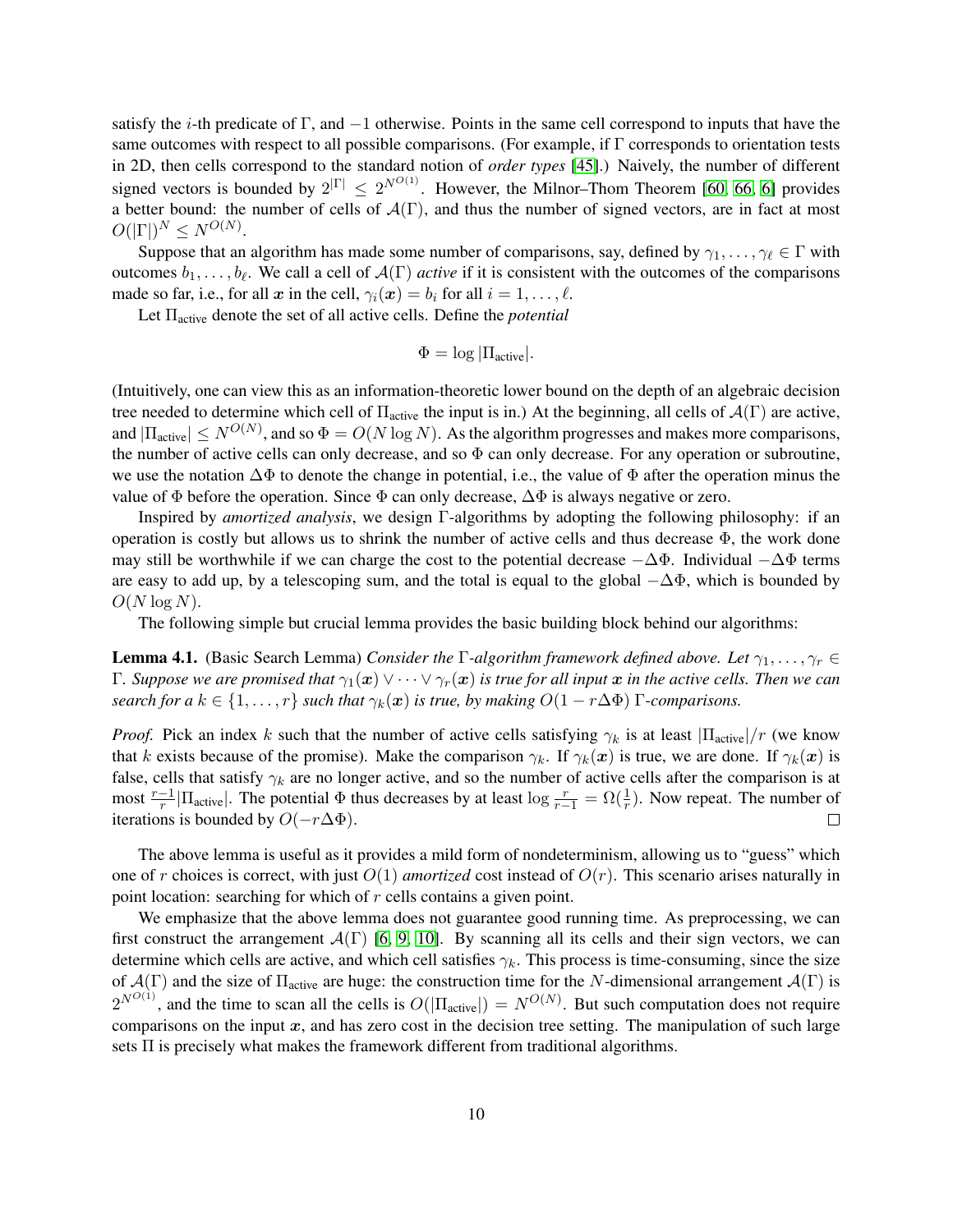#### <span id="page-10-3"></span>4.2 Example: Fredman's sorting result

In his seminal paper, Fredman [\[42\]](#page-27-5) showed surprisingly that M values can be sorted using  $O(M)$  comparisons instead  $O(M \log M)$  under certain scenarios, when the M values "originate from" a smaller set of N input numbers. To provide a warm-up example illustrating the usefulness of the Basic Search Lemma (Lemma [4.1\)](#page-9-0), we rederive (a slightly weaker version of) Fredman's result by a quick simple proof.

<span id="page-10-0"></span>**Theorem 4.2.** We can sort M values  $p_1, \ldots, p_M$  using  $O(M - M^{\varepsilon} \Delta \Phi) \leq O(M + M^{\varepsilon} N \log N)$  Γ*comparisons for any constant*  $\varepsilon > 0$ , assuming that testing whether  $p_i < p_j \leq p_k$  can be expressed as a  $\Gamma$ -comparison on the input  $\boldsymbol{x} \in \mathbb{R}^N$ , and assuming that  $\Gamma$  is reasonable.

*Proof.* We sort by performing M repeated insertions. In the k-th insertion, we need to find the predecessor of  $p_k$  among the sorted re-ordering of  $p_1, \ldots, p_{k-1}$ . We can find the predecessor of  $p_k$  among r quantiles using  $O(1 - r\Delta\Phi)$  Γ-comparisons by an immediate application of the Basic Search Lemma. Therefore, with  $O(\log_r M)$  levels of recursion, we can find the predecessor of  $p_k$  in a sorted list of size  $O(M)$  using  $O(\log_r M - r\Delta\Phi)$  Γ-comparisons.

The total number of comparisons is thus  $O(M \log_r M - r \Delta \Phi)$ . Choose  $r = M^{\varepsilon}$ .  $\Box$ 

As one application of the theorem, we immediately obtain the following:

**Corollary 4.3.** We can sort the x-coordinates of all  $O(n^2)$  vertices of an arrangement of n given lines in the plane by an algebraic decision tree of  $O(n^2)$  depth.

*Proof.* The  $M = O(n^2)$  vertices of the arrangement are intersections of pairs of lines, which are defined by  $N = 2n$  slope/intercept values. Testing if the x-coordinate of a vertex is between two other vertices can be done using a reasonable collection  $\Gamma$  of  $O(N^4)$  predicates of constant degree (where the variables are the slopes/intercepts of the input lines). The conclusion follows from Theorem [4.2.](#page-10-0)  $\Box$ 

**Remark.** Fredman's sorting bound actually eliminated the extra  $M^{\epsilon}$  factor in Theorem [4.2.](#page-10-0) This is achieved by finding predecessors using a weighted binary search instead of Lemma [4.1;](#page-9-0) see Appendix [7.](#page-21-0) In our main applications, the  $\Delta\Phi$  terms will not dominate, so there is no need to optimize the  $M^{\epsilon}$  factor.

#### <span id="page-10-2"></span>4.3 Hopcroft's problem in any constant dimension

We now apply our framework to bound the decision tree complexity of Hopcroft's problem in any constant dimension d.

We first solve the asymmetric case of the problem when the number  $m$  of points is much larger than the number *n* of hyperplanes. As noted in Section [2,](#page-4-3) a known solution has  $O(n^d + m \log n)$  complexity. We eliminate the logarithmic factor and get  $O(n^d + m)$  amortized cost:

<span id="page-10-1"></span>Lemma 4.4. *Given a set* P *of* m *points and a set* H *of* n *hyperplanes in a constant dimension* d*, we can count the number of point-above-hyperplane pairs using* O(n <sup>d</sup> + m − n <sup>ε</sup>∆Φ) Γ*-comparisons for any constant*  $\epsilon > 0$ , assuming that certain primitive operations on the points and hyperplanes can be expressed *as* Γ*-comparisons.*

*Proof.* We apply the Cutting Lemma in the same way that we derived [\(1\)](#page-4-1) in Section [2,](#page-4-3) but with one change: To find which one of the  $O(r^d)$  cells contains each given point, we apply the Basic Search Lemma, which makes  $O(1 - r^d \Delta \Phi)$  Γ-comparisons per point (instead of  $O(\log r)$ ). This assumes that deciding whether a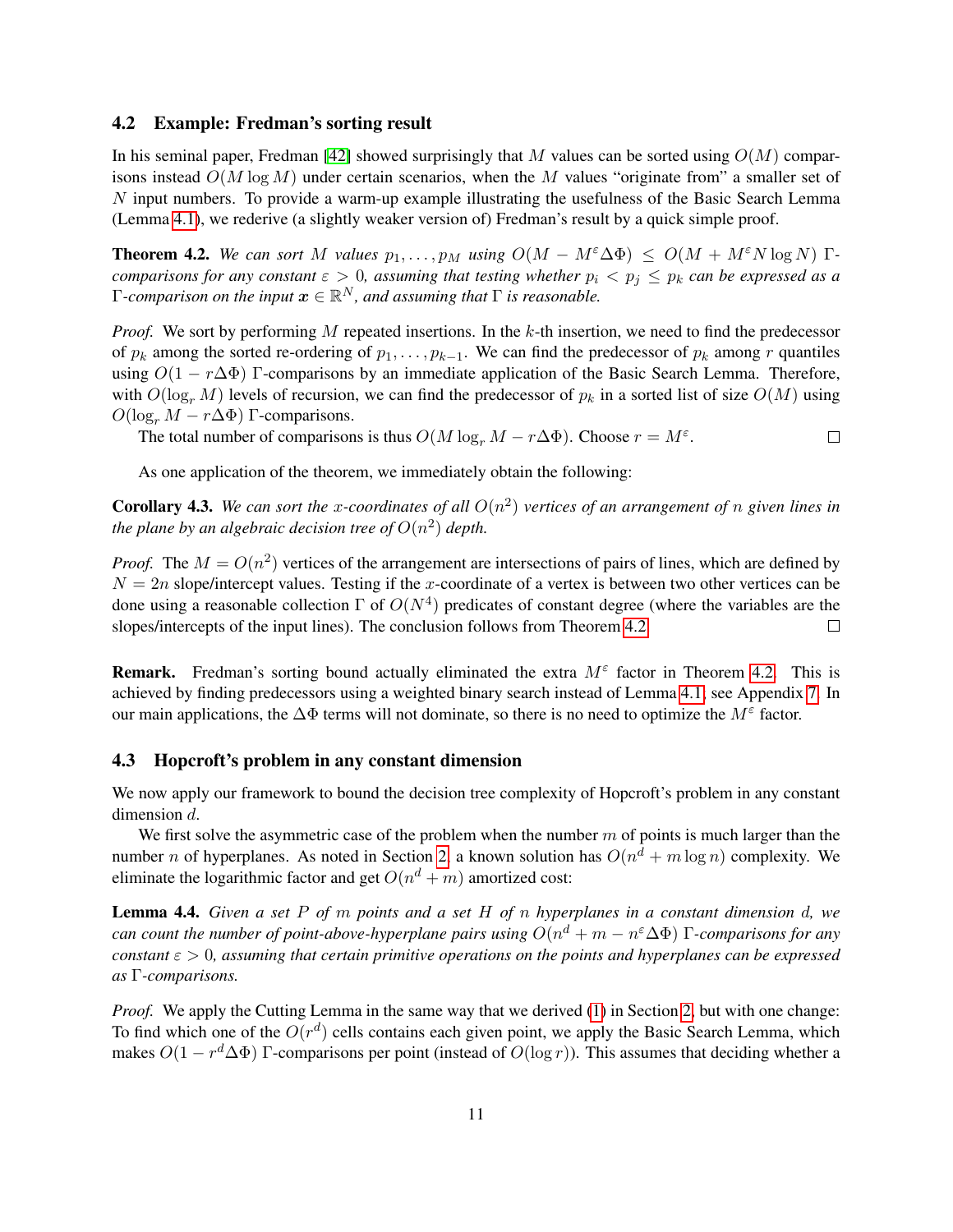point of P lies in one of the cells can be expressed as a Γ-comparison. Excluding the  $O(-r^d\Delta\Phi)$  terms, the number of comparisons made satisfies the following recurrence:

<span id="page-11-0"></span>
$$
T'(m,n) = O(r^d) T'(m/r^d, n/r) + O(nr^{d-1} + m). \tag{5}
$$

We use a fixed value of r for the whole recursion, assuming that n is a power of r. In the base case  $n = r$ , we get  $T'(m,r) = O(r^d + m)$  without needing the Cutting Lemma (instead, just using a triangulation of the arrangement  $A(H)$ , which can be constructed in  $O(r^d)$  time [\[36,](#page-27-9) [37\]](#page-27-11)).

The recurrence solves to  $T'(m, n) = O((n^d + m) \cdot 2^{O(\log_r n)})$ . Choosing  $r = n^{\varepsilon/d}$  (with  $d/\varepsilon$  an integer) gives a bound of  $O(n^d + m - n^{\epsilon} \Delta \Phi)$  on the total number of comparisons made.

We note that since *n* is a power of *r*, the applications of the Cutting Lemma here have  $r \le \sqrt{n}$ , and We note that since *n* is a power of *r*, the applications of the Cutting Lemma here have  $r \le \sqrt{n}$ , and so Matoušek's cutting construction [\[59\]](#page-28-10) suffices, which can be implemented with predicates of constant complexity.  $\Box$ 

The above improvement leads to improvement in the symmetric case:

<span id="page-11-1"></span>**Lemma 4.5.** *Given n points and n hyperplanes in a constant dimension*  $d \geq 2$ *, we can count the number of* point-above-hyperplane pairs by an algebraic decision tree of  $O(n^{2d/(d+1)})$  depth.

*Proof.* By point-hyperplane duality, Lemma [4.4](#page-10-1) implies  $T'(m, n) = O(m^d + n)$ , excluding  $O(-m^{\epsilon} \Delta \Phi)$ terms. We obtain the following consequence of [\(5\)](#page-11-0):

$$
T'(m,n) = O(r^d)[(m/r^d)^d + n/r] + O(nr^{d-1} + m).
$$

Setting  $m = n$  and  $r = n^{1/(d+1)}$  gives  $T'(n, n) = O(n^{2d/(d+1)})$ . The excluded terms sum to  $O(-n^{\varepsilon} \Delta \Phi) \le$  $O(n^{\varepsilon} \cdot N \log N)$ , which does not dominate (as  $N = O(n)$ ).

Since  $r \ll n^{1-\epsilon}$ , Matoušek's cutting construction [\[59\]](#page-28-10) suffices, and the whole algorithm can be implemented with a reasonable collection Γ of predicates.  $\Box$ 

For Hopcroft's problem, an improvement in the decision tree complexity can be converted to an im-provement in time complexity, as already pointed out in Matoušek's paper [\[58\]](#page-28-1) (Matoušek acknowledged David Eppstein for the idea, and this type of argument has appeared before in other contexts, e.g., [\[53\]](#page-28-3)). We redescribe the argument below:

<span id="page-11-3"></span>**Theorem 4.6.** *Given n points* and *n hyperplanes* in a constant dimension  $d \geq 2$ *, we can count the number of point-above-hyperplane pairs in* O(n <sup>2</sup>d/(d+1)) *time.*

*Proof.* Applying [\(4\)](#page-5-3) (from Section [2\)](#page-4-3) three times gives

<span id="page-11-2"></span>
$$
T(n) = O(n/b)^{2d/(d+1)}T(b) + o(n^{2d/(d+1)})
$$
\n(6)

with  $b = O((\log \log \log n)^C)$ .

Since the new input size  $b$  is tiny, we can afford to build the decision tree from Lemma [4.5](#page-11-1) in advance, and get  $T(b) = O(b^{2d/(d+1)})$ .

Viewed another way: we can directly simulate the algorithm from Lemma  $4.5$  when the input size  $b$  is tiny. The the active cells  $\Pi_{\text{active}}$  have size  $O(b^c)^{O(b)}$  and can be initially computed in  $2^{b^{O(1)}}$  time, as noted in Section [4.1.](#page-8-1) For  $b = O((\log \log \log n)^C)$ , these bounds are smaller than  $\log^{o(1)} n$ , and in particular, we can encode and pack  $\Pi$  in a single word with  $\log^{o(1)} n$  bits. Each operation on  $\Pi_{\text{active}}$  used in the proof of the Basic Search Lemma can be carried out in constant time by table lookup, after a one-time preprocessing in  $2^{\log^{o(1)} n}$  time. This justifies  $T(b) = O(b^{2d/(d+1)})$ .

As a result, [\(6\)](#page-11-2) implies  $T(n) = O(n^{2d/(d+1)})$ .

 $\Box$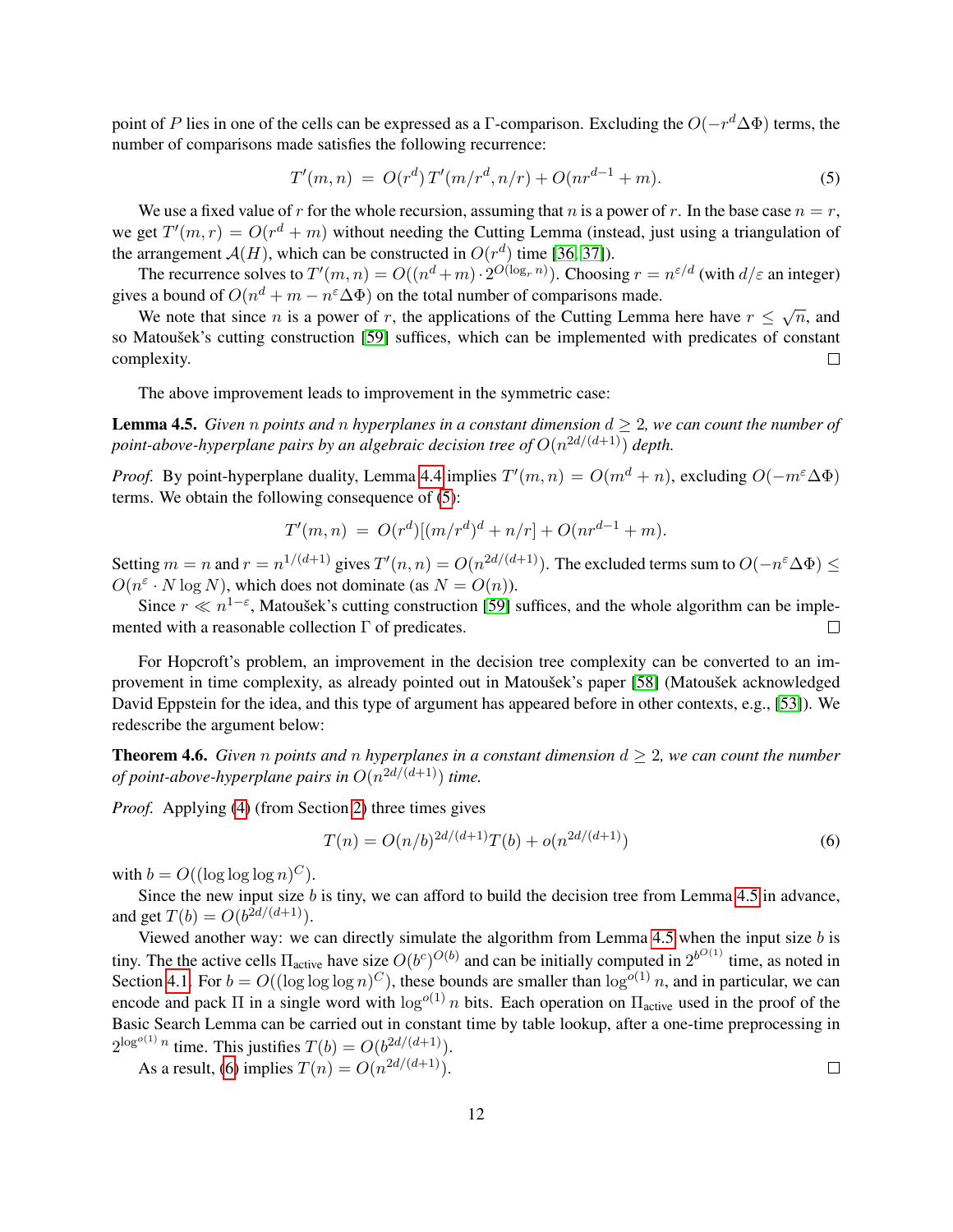**Remark.** In the application of the Cutting Lemma in the above theorem, we now need the case when  $r$  is close to n (when we apply [\(3\)](#page-5-1), n becomes  $n/r^d$ , and r is close to  $n/r^d$  for our choice of r near  $n^{1/(d+1)}$ , ignoring polylogarithmic factors). We can use Chazelle's hierarchical cutting construction here [\[23\]](#page-26-1). However, one disadvantage is that it generates cells whose coordinates may have non-constant degree, for  $d \geq 3$ , though technically this is allowed in the real RAM model of computation.

### <span id="page-12-0"></span>5 Variants

#### 5.1 Asymmetric case

The asymmetric case reduces back to the symmetric case:

<span id="page-12-3"></span>Corollary 5.1. *Given* m *points and* n *hyperplanes in a constant dimension* d ≥ 2*, we can count the number of point-above-hyperplane pairs in*  $O((mn)^{d/(d+1)} + m \log n + n \log m)$  *time.* 

*Proof.* Suppose  $m \ge n$  (if not, apply point-hyperplane duality). In [\(1\)](#page-4-1), choose r so that  $m/r^d = n/r$ , i.e.,  $r = (m/n)^{1/(d-1)}$ , and put  $T(m/r^d, n/r) = O(((m/r^d)(n/r))^{d/(d+1)})$ . Then  $T(m, n) = O((mn)^{d/(d+1)} +$  $m \log n$ ). This assumes  $m \leq n^d$ , but for  $m > n^d$ , we can switch to a known  $O(n^d + m \log n)$ -time algorithm.  $\Box$ 

#### 5.2 Individual counts and sums of weights

Our algorithms can be modified to output individual counts per point and hyperplane (i.e., the number of hyperplanes below each point, and the number of points above each hyperplane); consequently, our algorithms can be used to answer an offline sequence of  $m$  halfspace range counting queries. We can also generalize counting to summing weights.

<span id="page-12-2"></span>Lemma 5.2. *Given an arrangement of* n *hyperplanes in* R <sup>d</sup> *where each hyperplane has a weight and each face has a weight, we can compute (a) the sum of the weights of the hyperplanes below each face, and (b) the* sum of the weights of the faces above each hyperplane, in  $O(n^d)$  total time.

*Proof.* (a) is straightforward by traversing the faces of the arrangement. For (b), we may assume that the input weights are at vertices instead of faces, by mapping each face to its highest vertex. For each vertex, assign it to the line through one of its incident edges. For each of the  $O(n^{d-1})$  lines  $\ell$ , compute all prefix/suffix sums of the weights of the vertices assigned to  $\ell$ ; the total time is  $O(n^{d-1} \cdot n)$ . For each hyperplane h, we can then compute its answer by inspecting  $O(n^{d-1})$  prefix/suffix sums; the total time is  $O(n \cdot n^{d-1}).$  $\Box$ 

**Theorem 5.3.** *Given* m *weighted points and* n *weighted hyperplanes in a constant dimension*  $d > 2$ *, we can sum the weights of hyperplanes below each point, and the weights of points above each hyperplane, in*  $O((mn)^{d/(d+1)} + m \log n + n \log m)$  *total time.* 

*Proof.* We modify the algorithm in Section [4.3](#page-10-2) (the 2D algorithm in Section [3](#page-5-0) can also be modified):

<span id="page-12-1"></span><sup>&</sup>lt;sup>5</sup>For  $d = 2$ , this is not an issue if we use vertical decompositions in place of bottom-vertex triangulations in Chazelle's construction. All cells would then be trapezoids, where the top or bottom side is defined by an input line and the left or right vertical side has x-coordinate defined by a pair of input lines.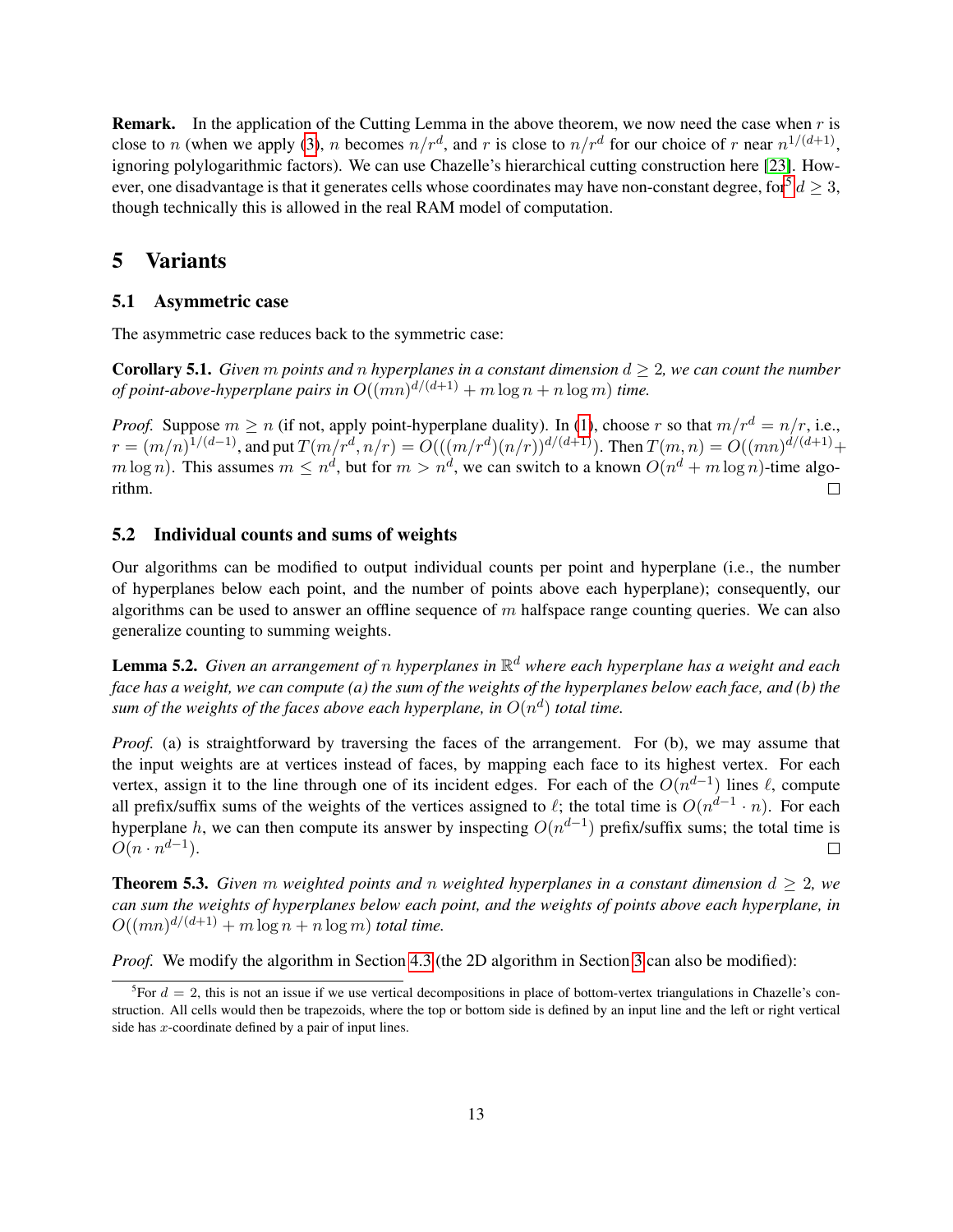In the derivation of [\(1\)](#page-4-1) and [\(5\)](#page-11-0), for each cell  $\Delta$ , we add the total weight of the hyperplanes below  $\Delta$  to the answer for each point in  $\Delta$ . For each hyperplane h below  $\Delta$ , we also need to add the total weight of the points inside  $\Delta$  to the answer for h. Naively, this requires  $O(nr^d)$  time, so [\(5\)](#page-11-0) is weakened to

$$
T'(m, n) = O(r^{d}) T'(m/r^{d}, n/r) + O(nr^{d} + m).
$$

Fortunately, this is still sufficient for the proofs of Lemmas [4.4–](#page-10-1)[4.5,](#page-11-1) since the choices of r there are relatively small. In the base case, we can use Lemma [5.2.](#page-12-2)

In the proof of Theorem [4.6](#page-11-3) and Corollary [5.1,](#page-12-3) we need to recover [\(1\)](#page-4-1) (so as to get [\(3\)](#page-5-1) and [\(4\)](#page-5-3)). To this end, we use the Hierarchical Cutting Lemma. For each cell and each hyperplane h that crosses the parent cell but is completely below the cell, we can add the total weight of the points in the cell to the answer for h. The cost is  $O(\sum_{i=1}^k (\rho^i)^d \cdot n/\rho^{i-1}) = O(nr^{d-1}).$  $\Box$ 

Remark. The above result works in the semigroup setting, since we only need additions of weights.

#### 5.3 Shallow variant

A similar approach can be applied to the problem of detecting a point-above-hyperplane pair (a version of offline halfspace range emptiness). This time, we use a shallow version of the Cutting Lemma:

Lemma 5.4. (Shallow Cutting Lemma) *Given* n *hyperplanes in a constant dimension* d *and a parameter*  $r \leq n$ , there exists a cover of the region below the lower envelope by  $O(r^{\lfloor d/2 \rfloor})$  disjoint simplicial cells, *such that each cell is crossed by at most* n/r *hyperplanes. All cells are unbounded from below (i.e., contain*  $(0, \ldots, 0, -\infty)$ ).

The cells and the list of hyperplanes crossing each cell can be constructed in  $O(nr^{\lfloor d/2\rfloor-1})$  time. Fur*thermore, given a set of m points, we can find the cell containing each point (if it exists), in*  $O(m \log n)$ *additional time.*

A more general form of the Shallow Cutting Lemma for the  $( $k$ )-level, rather than just the lower$ envelope ( $k = 0$ ), was originally stated by Matoušek [\[57\]](#page-28-13). For the case  $r \leq n^{1-\epsilon}$ , the above time bounds follow from Matoušek's work [\[57\]](#page-28-13) (which considered the case  $r \leq n^{\alpha}$  for some small constant  $\alpha$ , but the extension to  $r \leq n^{1-\epsilon}$  can be handled by a constant number of rounds of recursion). The stated time bounds hold for all  $r \leq n$  according to Ramos's paper [\[62\]](#page-28-14), by using techniques developed by Brönnimann, Chazelle, and Matoušek [\[12\]](#page-25-12).<sup>[6](#page-13-0)</sup> Again, simpler constructions are possible if randomization is acceptable. (A hierarchical version of the Shallow Cutting Lemma is known only for even dimensions, but fortunately is not needed in our algorithm.)

<span id="page-13-1"></span>**Theorem 5.5.** *Given n points* and *n hyperplanes* in a constant dimension  $d \geq 4$ , we can decide the existence *of a point-above-hyperplane pair in*  $O(n^{2\lfloor d/2 \rfloor / (\lfloor d/2 \rfloor + 1)})$  *time.* 

*Proof.* We follow exactly the same plan as in Section [4.3,](#page-10-2) but using the Shallow Cutting Lemma instead of the Cutting Lemma. (If a point is not covered by the cells, we know it is above some hyperplane and can terminate the algorithm.) All occurrences of d in the exponents are replaced by  $\lfloor d/2 \rfloor$ . П

<span id="page-13-0"></span><sup>&</sup>lt;sup>6</sup>To find the cell containing each point, Ramos used ray shooting queries in convex polytopes, which require  $O(r^{\lfloor d/2 \rfloor} \log^{O(1)} r)$ preprocessing time (via a structure named " $\mathcal{D}_1$ " in his paper). This cost is absorbed by the  $O(nr^{\lfloor d/2\rfloor-1})$  bound, provided that  $r \le n/\log^{a'} n$  for some constant a' (which conveniently holds in our application). Ramos later in his paper improved the polylogarithmic factors in the preprocessing time for ray shooting, so the result should hold for all  $r \leq n$ .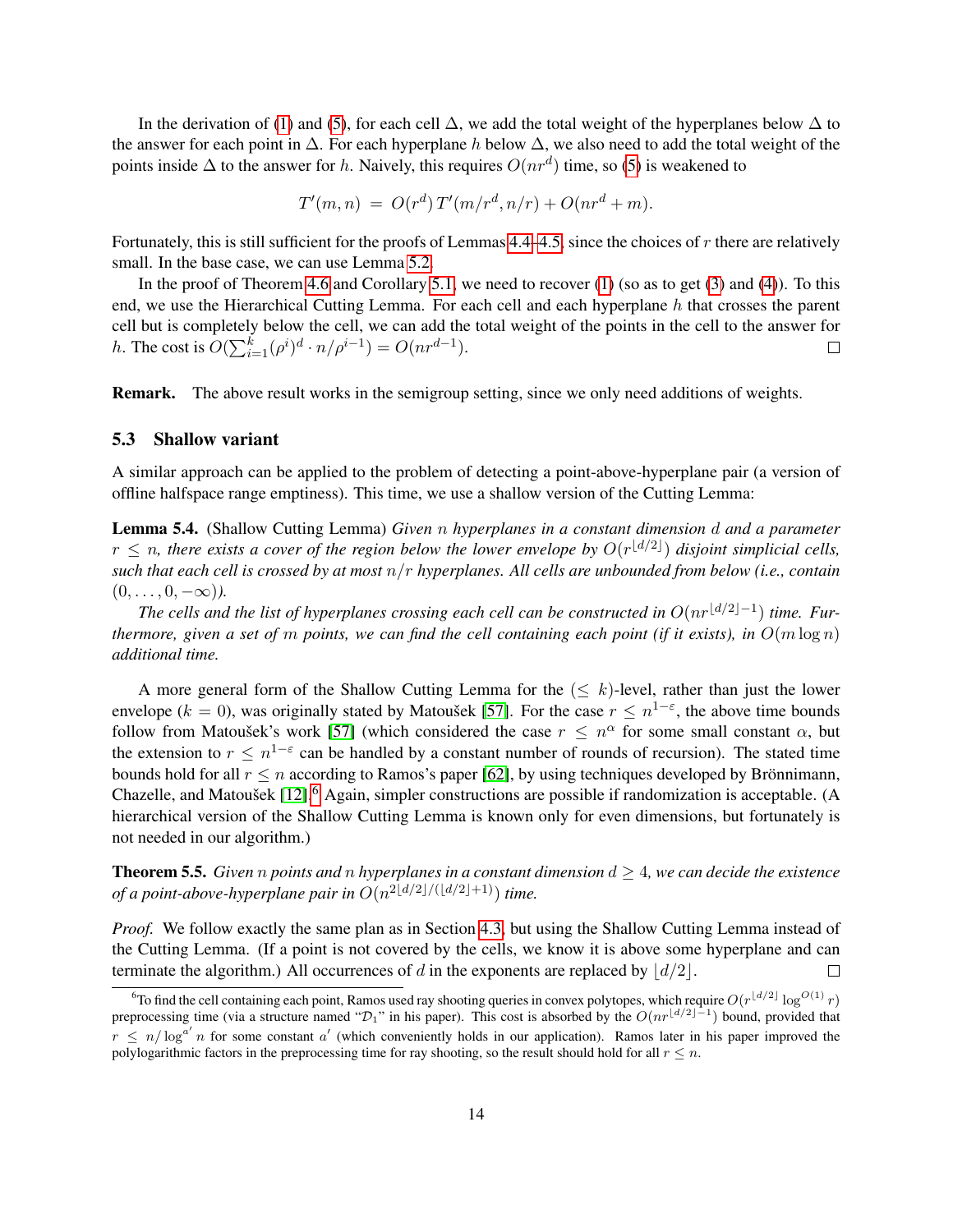#### 5.4 Online queries

Hopcroft's problem is related to offline halfspace range counting. In this section, we show that our approach via 2D fractional cascading may also be adapted to yield data structures for online halfplane range counting queries in 2D.

We will need another standard tool for range searching: Matoušek's Partition Theorem [\[56\]](#page-28-15). The following strengthened, hierarchical version was obtained by Chan [\[16\]](#page-25-7):

Theorem 5.6. (Hierarchical Partition Theorem) *Given* n *points in a constant dimension* d *and a parameter*  $s \leq n$ , for some constant  $\rho > 1$ , there exists a sequence  $\Xi_1, \ldots, \Xi_k$  with  $k = \lceil \log_\rho s \rceil$ , where each  $\Xi_i$ is a decomposition of  $\mathbb{R}^d$  into  $O(\rho^i)$  disjoint simplicial cells, each cell contains at most  $n/\rho^i$  points, any *hyperplane crosses at most*  $O((\rho^{i})^{1-1/d} + \log^{O(1)} n)$  *cells of*  $\Xi_i$ , and each cell in  $\Xi_i$  is a union of  $O(1)$ *disjoint cells in*  $\Xi_{i+1}$ *. All the cells can be constructed in*  $O(n \log n)$  *time* w.h.p.<sup>[7](#page-14-0)</sup>

We first review previous approaches to halfspace range counting. One approach is to apply the Hierarchical Partition Theorem, which in  $O(n \log n)$  time w.h.p. generates a tree of cells with degree  $O(1)$  and height  $k = \lceil \log_\rho r \rceil$  (which  $\Xi_i$  corresponds to the cells at level i of the tree). For each leaf v, let  $P_v$  be the subset of all input points in v's cell; the size of  $P_v$  is at most  $n/s$ . Suppose we have stored  $P_v$  in a data structure with  $P(n/s)$  preprocessing time and  $Q(n/s)$  query time. Given a query halfspace, we visit the cells in the tree crossed by its bounding hyperplane by proceeding top-down. For each child cell of such cells that is completely inside the query halfspace, we add the number of points in the child cell to the counter. The number of cells visited is  $O(\sum_{i=1}^{k} (\rho^{i})^{1-1/d} + \log^{O(1)} n) = O(s^{1-1/d} + \log^{O(1)} n)$ . Consequently, for any  $s \in [\log^{\omega(1)} n, n]$ , we obtain a new data structure with (expected) preprocessing time and query time

<span id="page-14-1"></span>
$$
P'(n) = O(s)P(n/s) + O(n \log n)
$$
  
\n
$$
Q'(n) = O(s^{1-1/d})Q(n/s) + O(s^{1-1/d}).
$$
\n(7)

Another approach is to switch to the dual problem: counting the number of hyperplanes below a query point for a given set of hyperplanes. Apply the Hierarchical Cutting Lemma, which in  $O(nr^{d-1})$  time generates a tree of degree  $O(1)$  and height  $k = \lceil \log_\rho r \rceil$ . For each leaf v, let  $H_v$  be the subset of all hyperplanes crossing v's cell; the size of  $H<sub>v</sub>$  is at most  $n/r$ . Suppose we have stored  $H<sub>v</sub>$  in a data structure with  $P(n/r)$  preprocessing time and  $Q(n/r)$  query time. Given a query point, we visit the  $O(\log r)$  cells in the tree containing the query point by proceeding top-down. For each such cell, we add the number of hyperplanes that cross its parent cell but are also completely below the cell, to the counter. Consequently, for any  $r \leq n$ , we obtain a new data structure with preprocessing and query time

<span id="page-14-2"></span>
$$
P''(n) = O(r^{d})P(n/r) + O(nr^{d-1})
$$
  
\n
$$
Q''(n) = Q(n/r) + O(\log r).
$$
\n(8)

By applying [\(7\)](#page-14-1) and [\(8\)](#page-14-2) in succession, and setting  $s = r<sup>d</sup>$ , we get another data structure with preprocessing and query time

$$
P'''(n) = O(r^{2d})P(n/r^{d+1}) + O(n \log n + nr^{d-1})
$$
  
\n
$$
Q'''(n) = O(r^{d-1})Q(n/r^{d+1}) + O(r^{d-1} \log r),
$$

<span id="page-14-0"></span><sup>&</sup>lt;sup>7</sup>With high probability, i.e.,  $1 - O(1/n^c)$  for an arbitrarily large constant *c*.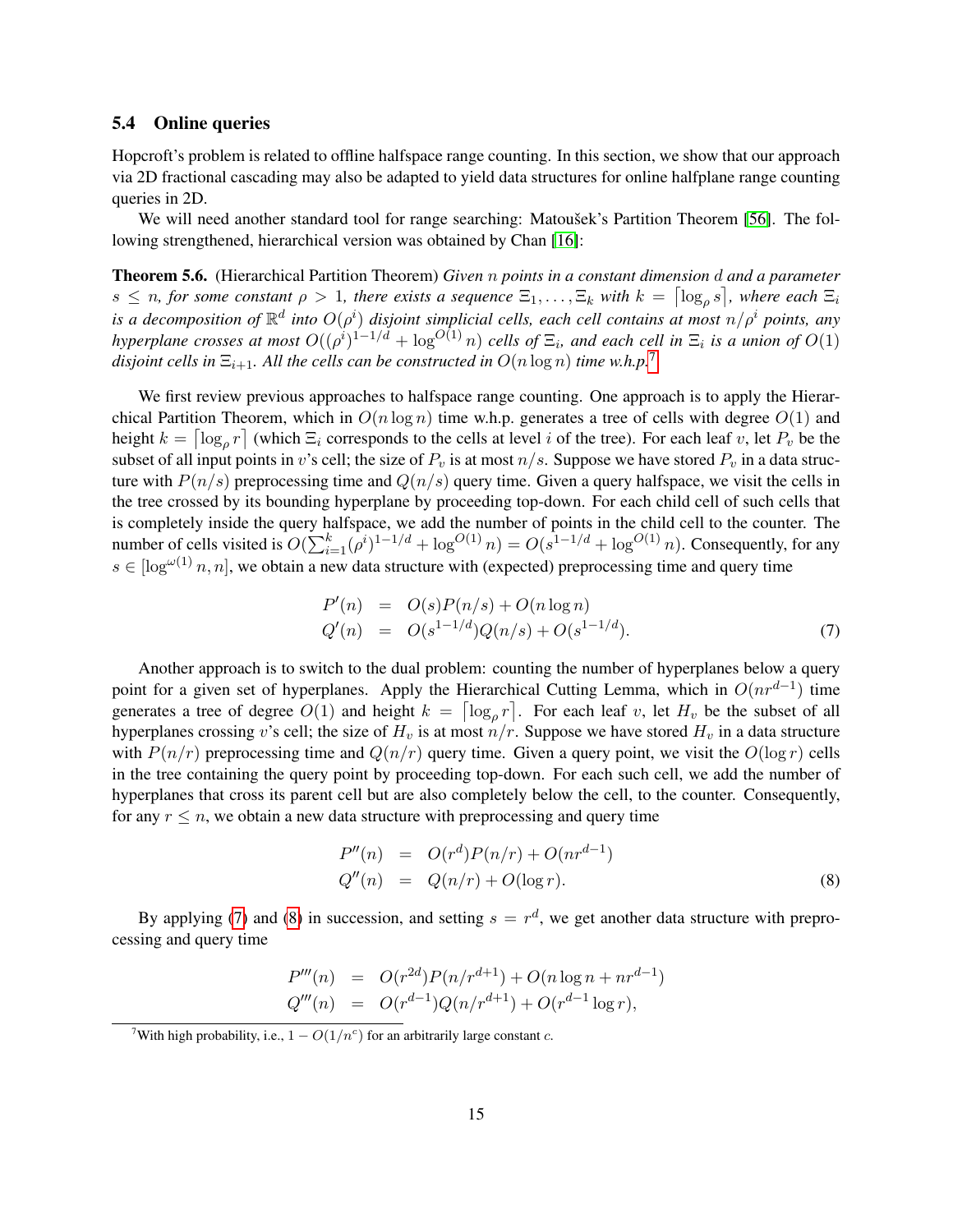assuming that  $r \le n/r^d$  and  $r^d \ge \log^{\omega(1)} n$ . By choosing  $r = (n/\log^C n)^{1/(d+1)}$  for a sufficiently large constant C,

<span id="page-15-1"></span>
$$
P'''(n) = O(n/\log^C n)^{2d/(d+1)} P(\log^C n) + o(n^{2d/(d+1)})
$$
  
\n
$$
Q'''(n) = O(n/\log^C n)^{(d-1)/(d+1)} Q(\log^C n) + o(n^{(d-1)/(d+1)}).
$$
\n(9)

By recursion, this gives a data structure with preprocessing time  $n^{2d/(d+1)}2^{O(\log^* n)}$  and query time  $n^{(d-1)/(d+1)}2^{O(\log^* n)}$ , a result obtained by Chan [\[16\]](#page-25-7).

We show how to eliminate the  $2^{O(\log^* n)}$  factor in the 2D case, by adapting our approach for fractional cascading in arrangements of lines.

First, notice that Lemma [3.2](#page-6-0) can already handle queries online. The key issue, however, is the assumption of x-monotone queries. We show how to remove this assumption (and also avoid amortization) by switching to the decision tree setting, counting only the cost of comparisons.

<span id="page-15-0"></span>Lemma 5.7. *There is a randomized data structure for Problem [3.1](#page-5-2) which can be preprocessed using*  $O(|T|z^2 + n \log n)$  expected number of comparisons, such that a query for a fixed point q and subtree  $T_a$  can be answered using  $O(\log(|T|z) + |T_a|)$  expected number of comparisons, assuming that all sets  $L_v$ *are subsets of a common set* L *of* n *lines.*

*Proof.* We modify the proof of Lemma [3.2.](#page-6-0) In the preprocessing, let X be the set of x-coordinates of the  $O(|T|z^2)$  vertices from all the arrangements in step 1. We first sort X. By Fredman's sorting technique [\[42\]](#page-27-5), this can be done using  $O(|T|z^2+n\log n)$  comparisons (e.g., see Appendix [7,](#page-21-0) or if a weaker  $O(|T|z^2+n^{1+\epsilon})$ bound suffices, see Section [4.2\)](#page-10-3).

In a query for the dual point q, we first perform a predecessor search for its x-coordinate among the values in X, in  $O(\log(|T|z))$  comparisons. The part of the query algorithm that requires x-monotonicity (and amortization) is step (ii), but step (ii) reduces to predecessor search of the x-coordinate of q among the x-coordinates of the vertices of  $f'$ , and does not require any new comparisons, since we already know the rank of  $q$  in  $X$ .  $\Box$ 

<span id="page-15-2"></span>Lemma 5.8. *There is a randomized data structure for* n *points in* R <sup>2</sup> *which can be preprocessed using*  $O(n^{4/3})$  expected number of comparisons, such that a halfspace range counting query can be answered using  $O(n^{1/3})$  expected number of comparisons.

*Proof.* We apply the Hierarchical Partition Theorem in the same way that we derived [\(7\)](#page-14-1), but we will use Lemma [3.2](#page-6-0) to handle the subproblems at the leaves. More precisely, we create an instance of Problem [3.1](#page-5-2) for a tree T with  $|T| = O(s)$  nodes, where the set of lines at each leaf node is the dual set  $P_v^*$ , which has size at most  $z := n/s$ , and the set of lines at each internal node is the empty set.

Suppose we are given a query upper halfplane bounded by a line  $\ell$ . For each leaf cell v crossed by  $\ell$ , the subproblem of counting the number of points in  $P_v$  above  $\ell$  can be solved by finding the face of  $\mathcal{A}(P_v^*)$  containing the dual point  $\ell^*$ . This corresponds to a query for Problem [3.1](#page-5-2) for the subtree  $T_{\ell^*}$  of all nodes whose cells are crossed by  $\ell$ —these nodes indeed form a subtree containing the root, since if a cell is crossed by  $\ell$ , all ancestor cells are crossed by  $\ell$ . The size of  $T_{\ell^*}$  is bounded by  $O(\sum_{i=1}^k \sqrt{\rho^i} + \log^{O(1)} n) =$  $O(\sqrt{s} + \log^{O(1)} n).$ 

By Lemma [5.7,](#page-15-0) preprocessing requires  $O(|T|z^2 + n \log n) = O(s(n/s)^2 + n \log n)$  expected number by Lemma 5.7, preprocessing requires  $O(|Y|z + n \log n) = O(s(n/s) + n \log n)$  expected number<br>of comparisons, and a query requires  $O(\log(|T|z) + |T_{\ell^*}|) = O(\sqrt{s} + \log^{O(1)} n)$  expected number of comparisons. Choose  $s = n^{2/3}$ .  $\Box$ 

As before, we can convert decision tree complexity to time complexity: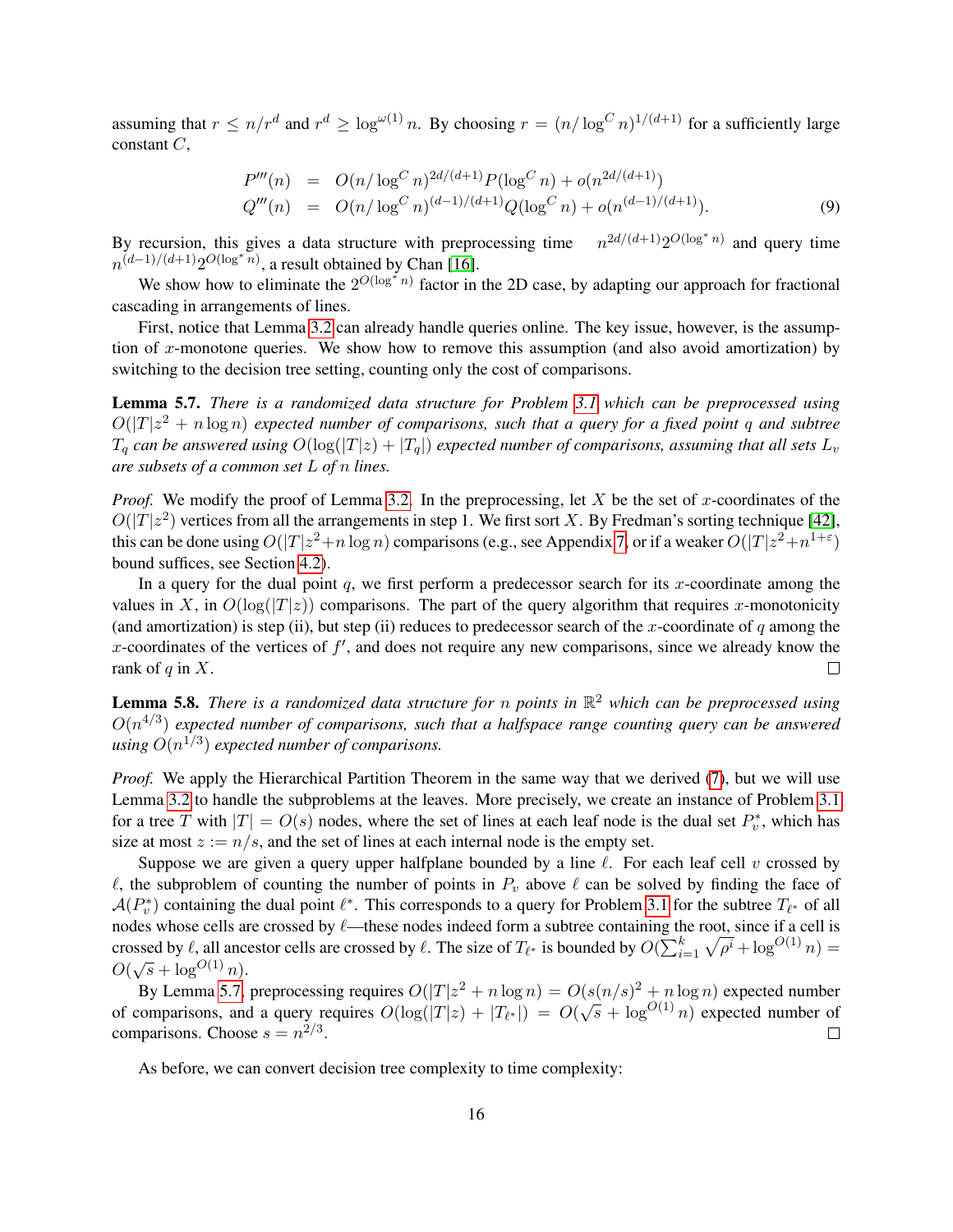<span id="page-16-2"></span>**Theorem 5.9.** There is a randomized data structure for  $n$  points in  $\mathbb{R}^2$  with  $O(n^{4/3})$  expected preprocessing time and space, such that a halfspace range counting query can be answered in  $O(n^{1/3})$  expected time.

*Proof.* Applying [\(9\)](#page-15-1) three times for  $d = 2$  gives

<span id="page-16-1"></span>
$$
P'''(n) = O(n/b)^{4/3} P(b) + o(n^{4/3})
$$
  
\n
$$
Q'''(n) = O(n/b)^{1/3} Q(b) + o(n^{1/3})
$$
\n(10)

with  $b = O((\log \log \log n)^C)$ .

Since the new input size b is tiny, we can afford to build the decision trees from Lemma [5.8](#page-15-2) in advance, and get  $P(b) = O(b^{4/3})$  and  $Q(b) = O(b^{1/3})$ .

(Viewed another way: we can directly simulate the algorithm from Lemma [5.8](#page-15-2) when the input size  $b$  is tiny, by using bit packing and table lookup.)

As a result, [\(10\)](#page-16-1) implies  $P'''(n) = O(n^{4/3})$  and  $Q'''(n) = O(n^{1/3})$ .  $\Box$ 

**Remarks.** The time bounds above actually hold with high probability  $(1 - 2^{-n^{\Omega(1)}})$  by applying the Chernoff bound, since  $P'''(n)$  and  $Q'''(n)$  above are both sums of many independent random variables (if we use a fresh set of random choices for each subproblem of size b). Since there are only polynomially many "different" query halfspaces (with respect to the predicates used by the algorithm), we also obtain a highprobability bound for the *maximum* query time, by a union bound. In particular, we no longer need to assume that the queries are oblivious to the random choices made by the data structure.

A complete range of trade-offs between preprocessing and query time follows:

<span id="page-16-3"></span>**Corollary 5.10.** *For any*  $M \in [n \log n, n^2/\log^2 n]$ , *there is a randomized data structure for n points in*  $\mathbb{R}^2$  with  $O(M)$  expected preprocessing time and space, such that a halfspace range counting query can be *answered in* <sup>O</sup>(n/<sup>√</sup> M) *expected time.*

*Proof.* If  $M \le n^{4/3-\epsilon}$ , put  $P(n/s) = O((n/s)^{4/3})$  and  $Q(n/s) = O((n/s)^{1/3})$  into [\(7\)](#page-14-1). Then  $P'(n) =$ *O(s(n/s)*<sup>4/3</sup> + n log n) and  $Q'(n) = O(\sqrt{s}(n/s)^{1/3})$ . Set s so that  $s(n/s)^{4/3} = M$ . If  $M > n^{4/3-\epsilon}$ , put  $P(n/r) = O((n/r)^{4/3-\epsilon})$  and  $Q(n/r) = O((n/r)^{1/3+\epsilon/2})$  into [\(8\)](#page-14-2). Then  $P''(n) =$  $O(r^2(n/r)^{4/3-\epsilon})$  and  $Q''(n) = O((n/r)^{1/3+\epsilon/2} + \log r)$ . Set r so that  $r^2(n/r)^{4/3-\epsilon} = M$ .

The above result generalizes to summing the weights of the points inside a query halfplane, in the semigroup setting. The trade-offs match precisely Chazelle's lower bound in the semigroup model [\[22\]](#page-26-3).

# <span id="page-16-0"></span>6 Applications

In this section, we describe just some of the numerous consequences of our new results.

### 6.1 Triangle range counting, line segment intersection counting, and ray shooting

#### <span id="page-16-4"></span>Corollary 6.1.

(a) There is a randomized data structure for  $n$  points  $p_1,\ldots,p_n$  in  $\mathbb{R}^2$  with  $O(n^{4/3})$  expected preprocessing time and space, such that the number of points in any prefix  $p_1, \ldots, p_i$  inside a query halfplane *can be counted in*  $O(n^{1/3})$  *expected time.*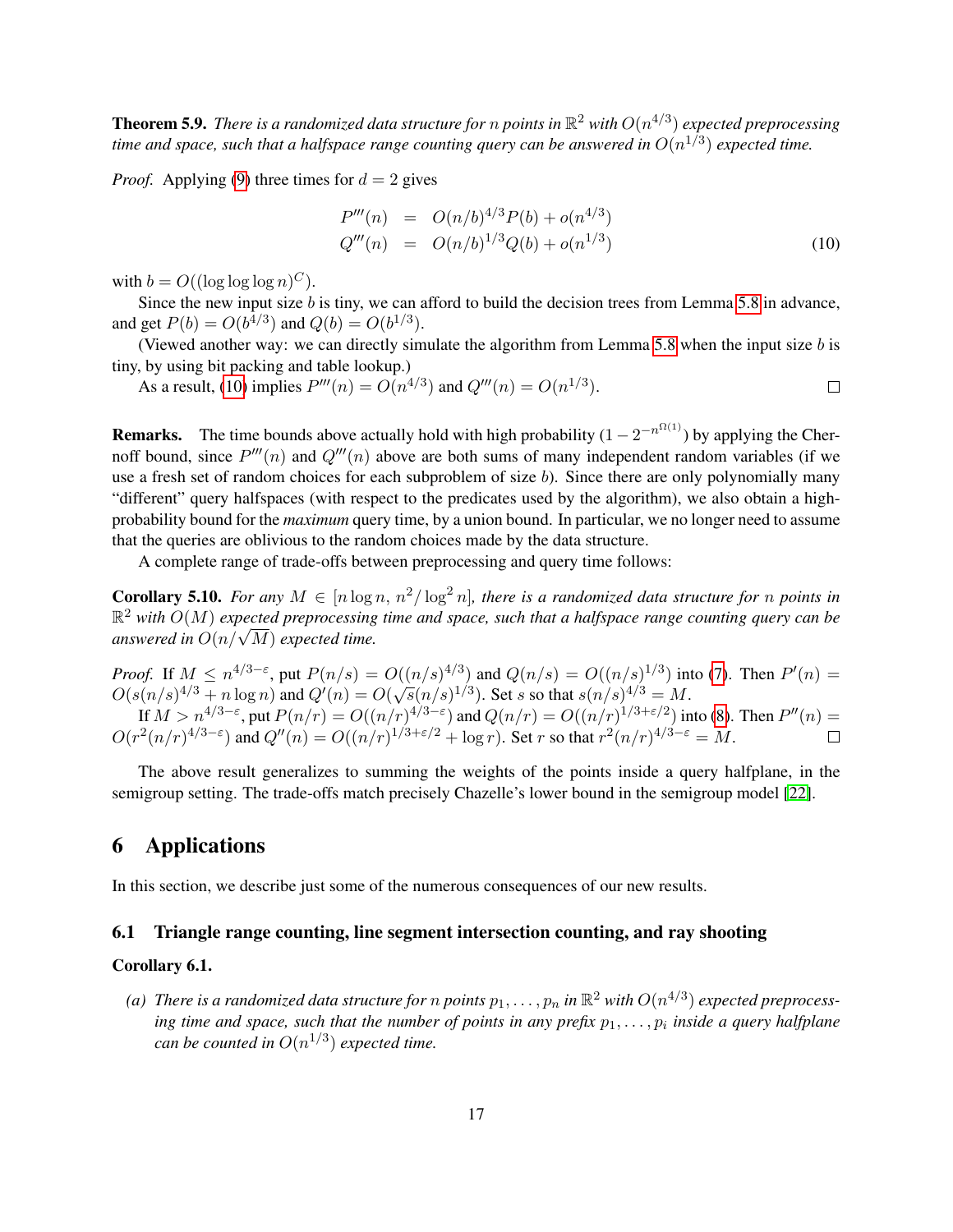- (b) There is a randomized data structure for n points in  $\mathbb{R}^2$  with  $O(n^{4/3})$  expected preprocessing time and space, such that the number of points inside a query triangle can be counted in  $O(n^{1/3})$  expected *time.*
- (c) There is a randomized data structure for n triangles in  $\mathbb{R}^2$  with  $O(n^{4/3})$  expected preprocessing time and space, such that the number of triangles containing a query point can be counted in  $O(n^{1/3})$ *expected time.*
- (d) There is a randomized data structure for  $n$  line segments in  $\mathbb{R}^2$  with  $O(n^{4/3})$  expected preprocessing *time and space, such that the number of line segments intersecting a query line segment can be counted* in  $O(n^{1/3})$  expected time.
- (e) There is a randomized data structure for n line segments in  $\mathbb{R}^2$  with  $O(n^{4/3})$  expected preprocessing *time and space, such that one line segment intersecting a query line segment (if it exists) can be reported in*  $O(n^{1/3})$  *expected time.*
- (f) There is a randomized data structure for  $n$  line segments in  $\mathbb{R}^2$  with  $O(n^{4/3})$  expected preprocessing time and space, such that a ray shooting query can be answered in  $O(n^{1/3})$  expected time.

#### *Proof.*

- (a) This follows by straightforward divide-and-conquer: build a halfplane range counting structure for  $p_1, \ldots, p_n$ , and recursively build the data structures for  $p_1, \ldots, p_{n/2}$  and for  $p_{n/2}, \ldots, p_n$ . Using the halfplane range counting structure from Theorem [5.9,](#page-16-2) the new data structure has expected preprocessing time  $P(n) = 2P(n/2) + O(n^{4/3})$  and query time  $Q(n) = Q(n/2) + O(n^{1/3})$ , implying  $P(n) = O(n^{4/3})$  and  $Q(n) = O(n^{1/3})$ .
- (b) By additions and subtractions, the problem reduces to counting the number of points above a query line segment, which in turn reduces to counting the number of points above a query leftward ray. This is an instance of (a), if we order the points by x-coordinates. (The idea of using subtractions to reduce the triangle case to line segments was also used, for example, in Agarwal's previous algorithm [\[2\]](#page-25-1).)
- (c) By additions and subtractions, the problem reduces to counting the number of line segments below a query point, which in turn reduces to counting the number of rightward rays below a query point. If we order the rays by x-coordinates of their endpoints, the problem reduces to counting the number of lines below a query point, among a prefix of a given sequence of lines; in the dual, this is an instance  $of (a)$ .
- (d) First consider the case when the input line segments are lines. By duality, counting the number of lines intersecting a query line segment reduces to counting the number of points inside a query double-wedge, which is an instance of (a).

Next consider the "opposite" case when the query line segment is a line. By duality, counting the number of line segments intersecting a query line reduces to counting the number of double-wedges containing a query point, which is an instance of (b).

Finally consider the general case. We use divide-and-conquer in the style of a segment tree [\[25,](#page-26-16) [34\]](#page-26-2): Suppose all line segments are in a vertical slab σ. Call a segment *long* if both endpoints lie on the boundary of σ, and *short* otherwise. Build a data structure from (a) to handle the case of long input segments, and a data structure from (b) to handle the case of long query segments. For the remaining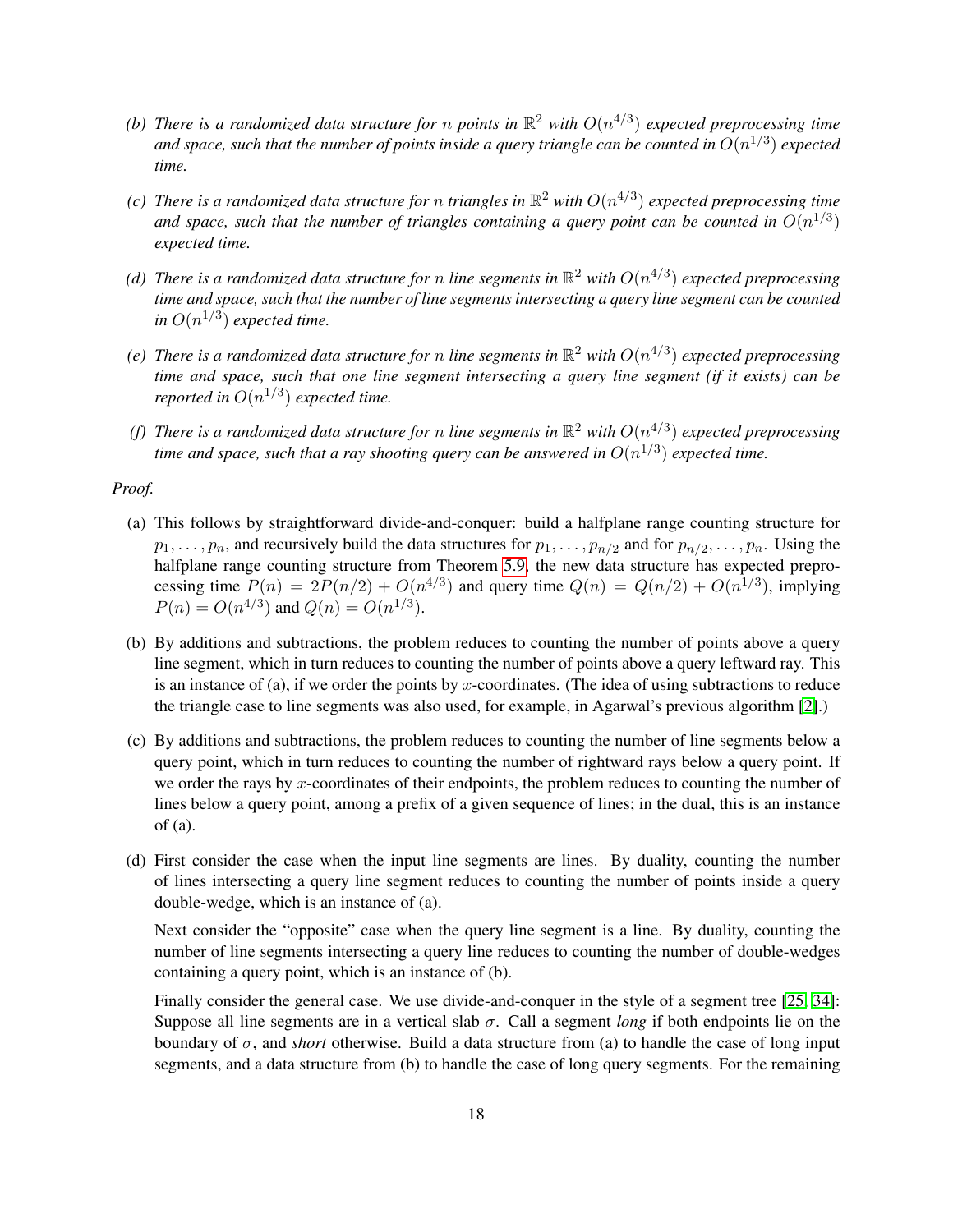short input segments, divide  $\sigma$  into two subslabs by the median x-coordinate of the endpoints in the interior of  $\sigma$ , and recursively build the data structures for the two subslabs. The preprocessing time satisfies  $P'(n) = 2P'(n/2) + O(n^{4/3})$ , implying  $P'(n) = O(n^{4/3})$ .

To answer a query for a ray, we first query the structure from (a) to handle all the long input segments. For the remaining short input segments, we recursively query in the subslab containing the ray's endpoint, and if the ray intersects the other subslab, we query the structure from (b) (as the ray would become a long segment in the other subslab). The query time satisfies  $Q'(n) = Q'(n/2) + O(n^{4/3})$ , implying  $Q'(n) = O(n^{1/3})$ .

By subtraction, a query for a line segment reduces to two queries for rays.

- (e) Build the data structure from (d), arbitrarily divide the input set into two halves, and recursively build the data structures for two halves. The preprocessing time satisfies  $P''(n) = 2P''(n/2) + O(n^{4/3})$ , implying  $P''(n) = O(n^{4/3})$ . To answer a query, we query the structure from (d) on the first half, and if the count is nonzero, we recursively query the first half, else we recursively query the second half. The query time satisfies  $Q''(n) = Q''(n/2) + O(n^{1/3})$ , implying  $Q''(n) = O(n^{1/3})$ .
- (f) The problem reduces to the decision problem (deciding whether a query line segment intersects any input line segment) by a known randomized optimization technique [\[13\]](#page-25-13), and the decision problem can be solved by the data structure from (d). The reduction increases the preprocessing and query time only by constant factors if the preprocessing time exceeds  $n^{1+\epsilon}$  and the query time exceeds  $n^{\epsilon}$ .

Trade-offs between preprocessing and query time for the above data structures are also possible, similar to Corollary [5.10,](#page-16-3) at least for  $M \in [n^{1+\epsilon}, n^{2-\epsilon}]$ . For Corollary [6.1\(](#page-16-4)a)–(e), we can also generalize counting to summing weights in the group (but not the semigroup) model.

Corollary [6.1\(](#page-16-4)f) in particular implies the following. (Since offline queries are sufficient here, Theorem [5.9](#page-16-2) and the use of the Partition Theorem are not necessary, and the resulting algorithm is deterministic by Theorem [4.6.](#page-11-3))

**Corollary 6.2.** Given n line segments in  $\mathbb{R}^2$ , we can count the number of intersections in  $O(n^{4/3})$  time.

#### 6.2 Connected components of line segments

We describe an application to another problem about line segments:

**Corollary 6.3.** Given n line segments, we can report the connected components in  $O(n^{4/3})$  time.

*Proof.* We will generate a sparse graph G, with the input segments as vertices, and with  $O(n \log n)$  edges, so that two segments are connected iff they are in the same connected component in  $G$ . Afterwards, we can easily run a graph traversal algorithm (e.g., depth-first search) on G to report the connected components.

To this end, we use divide-and-conquer in the style of a segment tree, like we did earlier for segment intersection queries in the proof of Corollary [6.1\(](#page-16-4)d).

Consider a vertical slab  $\sigma$ . We first compute the connected components of the long segments in  $O(n \log n)$ time, as follows (a similar subroutine was also used in the previous algorithm by Lopez and Thurimella [\[54\]](#page-28-6)). We go through the segments in decreasing  $y$ -coordinates of left endpoints, and maintain a stack  $S$  of components sorted by the lowest right endpoint of the component. Each segment we consider either forms a new component and is added on top of the stack S, or is merged with one or more components on top of the stack. If the long segment goes through multiple components, we merge those into one component.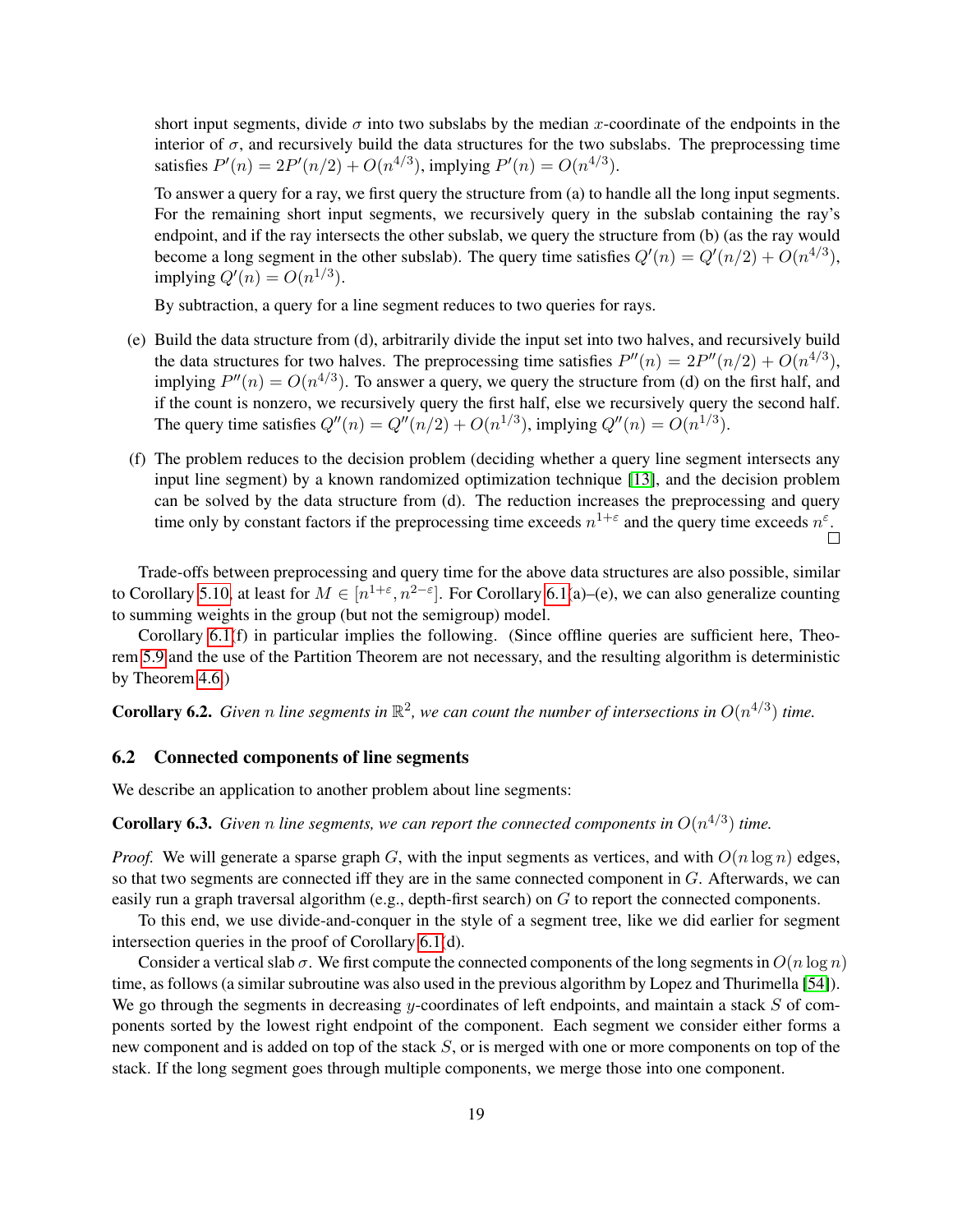<span id="page-19-0"></span>

Figure 2: (a) The endpoint of the short segment lies between different upper and lower envelopes of connected components. (b) The endpoints lie within the upper and lower envelope of one component, so we need to check if the short segment intersects any of the long segments of that component.

Having computed the components of the long segments within  $\sigma$ , we add an arbitrary spanning tree of each component to G; the number of edges added is  $O(n)$ . We also compute the lower and upper envelopes of each connected component in  $O(n \log n)$  total time. These envelopes are disjoint, and for each short segment s, we can do point location among these envelopes for the endpoints of s in  $O(\log n)$  time [\[51\]](#page-27-8). We consider two cases:

- (a) If the endpoints of s lie within different envelopes, we know exactly which components the short segment  $s$  intersects (see Figure [2\(](#page-19-0)a)). Among these components, we take each pair of consecutive components and add an edge between two representative long segments of the two components to G, if the edge was not added before. We also add an edge from s to a representative long segment in one such component to G.
- (b) Otherwise, s lies between an upper and lower envelope of a single connected component (see Figure  $2(b)$ ), so we can use Corollary  $6.1(e)$  to decide whether s intersects that component, and if so, report one long segment intersected by s, for all short segments s, in  $O(n^{4/3})$  total time. (Actually we only need Corollary [6.1\(](#page-16-4)e) for the case when the input segments are lines.) As offline queries are sufficient, this can be made deterministic by Theorem [4.6.](#page-11-3) We add an edge from  $s$  to the reported long segment intersected by  $s$  (if it exists) to  $G$ .

The number of edges added to G is  $O(n)$ . We now remove the long segments. To handle connectivity among the remaining short segments, divide  $\sigma$  into two subslabs by the median x-coordinate of the endpoints in the interior of  $\sigma$ , and make recursive calls for the two subslabs. It is straightforward to verify by induction that the resulting graph  $G$  preserves the connectivity of the input segments. The running time satisfies the recurrence  $T(n) = 2T(n/2) + O(n^{4/3})$  (where n here denotes the number of endpoints in the interior of  $\sigma$ ), and the number of edges added to G satisfies the recurrence  $E(n) = 2E(n/2) + O(n)$ . These recurrences yield  $T(n) = O(n^{4/3})$  and  $E(n) = O(n \log n)$ .  $\Box$ 

#### 6.3 Bichromatic closest pair, Euclidean minimum spanning tree, and more

Corollary 6.4.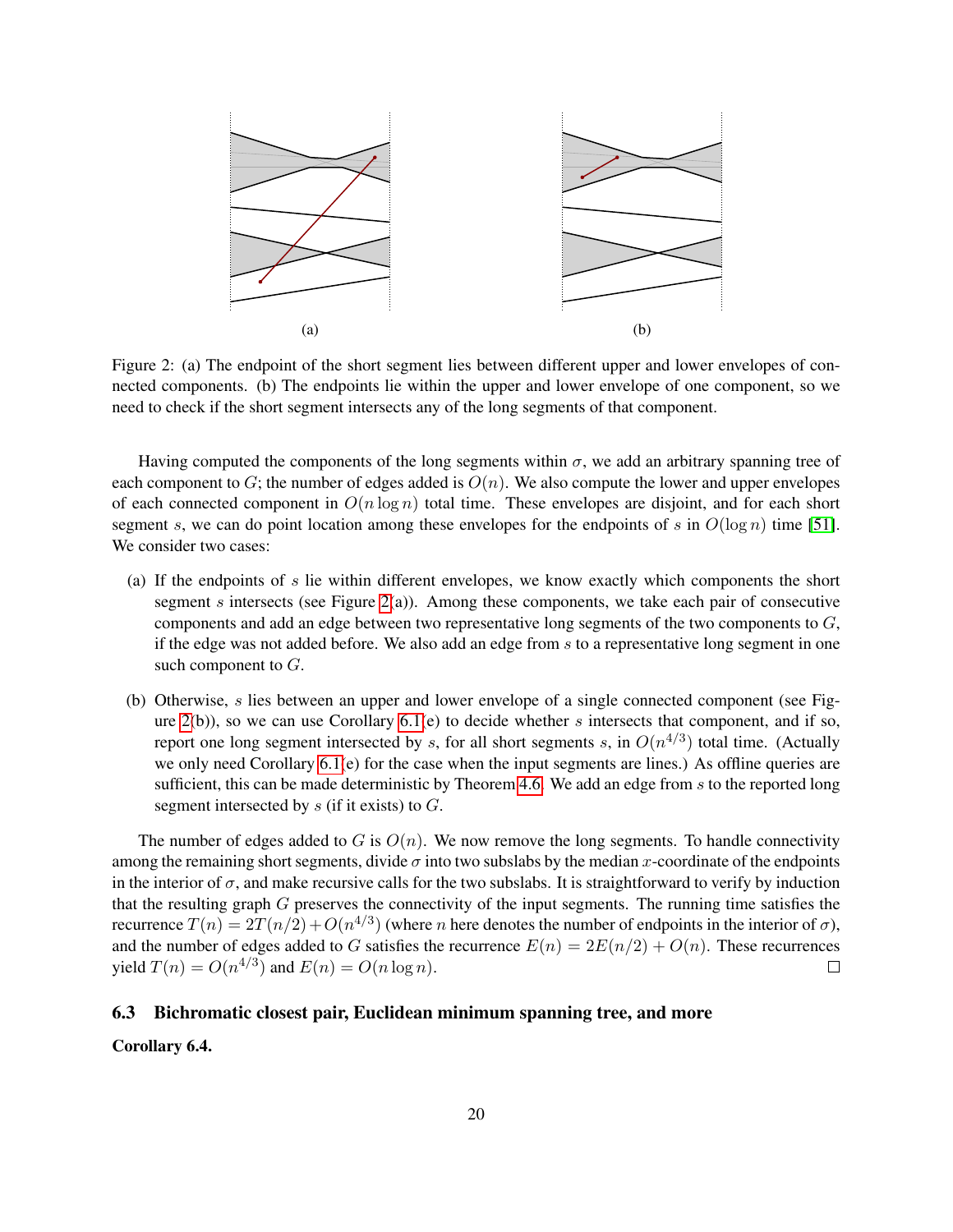- *(a) Given n red points and n blue* points in a constant dimension  $d \geq 3$ *, we can decide the existence of a* bichromatic pair of distance at most 1 in  $O(n^{2\lceil d/2\rceil / (\lceil d/2 \rceil + 1)})$  time.
- *(b)* Given n red points and n blue points in a constant dimension  $d \geq 3$ , we can find the bichromatic *closest pair in*  $O(n^{2\lceil d/2\rceil / (\lceil d/2\rceil +1)})$  *expected time.*
- *(c) Given n points in a constant dimension*  $d \geq 3$ *, we can find the Euclidean minimum spanning tree in*  $O(n^{2\lceil d/2\rceil / (\lceil d/2\rceil +1)})$  *expected time.*

*Proof.* By a standard lifting transformation, (a) reduces to deciding the existence of a point-above-hyperplane pair for *n* points and *n* hyperplanes in  $\mathbb{R}^{d+1}$ , and Theorem [5.5](#page-13-1) yields an  $O(n^{2\lceil d/2 \rceil / (\lceil d/2 \rceil + 1)})$ -time algorithm.

(b) reduces to (a) by Chan's randomized optimization technique [\[13\]](#page-25-13). The reduction increases the time bound only by a constant factor.

(c) reduces to (b) by a method of Agarwal et al. [\[4\]](#page-25-0). The reduction increases the time bound only by a constant factor if it exceeds  $n^{1+\epsilon}$ .  $\Box$ 

#### Corollary 6.5.

- (a) Given  $n$  red lines and  $n$  blue lines in  $\mathbb{R}^3$ , we can solve the line towering problem, i.e., decide whether *some red line is above some blue line, in*  $O(n^{4/3})$  *time.*
- (b) Given  $n$  red lines and  $n$  blue lines in  $\mathbb{R}^3$  where all the red lines are below all the blue lines, we can find the bichromatic pair of lines with the smallest vertical distance in  $O(n^{4/3})$  expected time.
- (c) Given two nonintersecting polyhedral terrains of size n in  $\mathbb{R}^3$ , we can find the minimum vertical distance in  $O(n^{4/3})$  expected time.

*Proof.* (a) reduces to deciding the existence of a point-above-hyperplane pair for n points and n hyperplanes in  $\mathbb{R}^5$ , as shown by Chazelle et al. [\[26\]](#page-26-10), using Plücker coordinates. The reduction increases the time bound only by a constant factor if it exceeds  $n^{1+\epsilon}$ . Theorem [5.5](#page-13-1) thus implies an  $O(n^{4/3})$ -time algorithm.

(b) reduces to (a) by Chan's randomized optimization technique [\[13\]](#page-25-13).

(c) reduces to (b) by a method of Chazelle et al. [\[25\]](#page-26-16), which uses a two-level hereditary segment tree. With some minor changes to their algorithm and analysis, the reduction increases the time bound only by a constant factor when it exceeds  $n^{1+\epsilon}$ . (Vaguely: the time bound for the first-level subproblems satisfies the recurrence  $T_1(n) = 2T_1(n/2) + O(T_0(n))$ , where  $T_0(n)$  is the complexity of the problem in (b), and the time bound for the second-level subproblems satisfies the recurrence  $T_2(n) = 2T_2(n/2) + O(T_1(n))$ . For  $T_0(n) = O(n^{4/3})$ , these recurrences solve to  $T_1(n) = T_2(n) = O(n^{4/3})$ .)  $\Box$ 

#### 6.4 Distance ranking and selection

**Corollary 6.6.** Given n red points and n blue points in  $\mathbb{R}^2$ ,

- *(a) we can count the number of bichromatic pairs that have distance at most* 1*, and more generally count* the number of blue points with distance at most 1 from each red point, in  $O(n^{4/3})$  time;
- (b) we can select the k-th smallest distance among all bichromatic pairs of points for a given  $k$  in  $O(n^{4/3})$ *time w.h.p.*

*Proof.*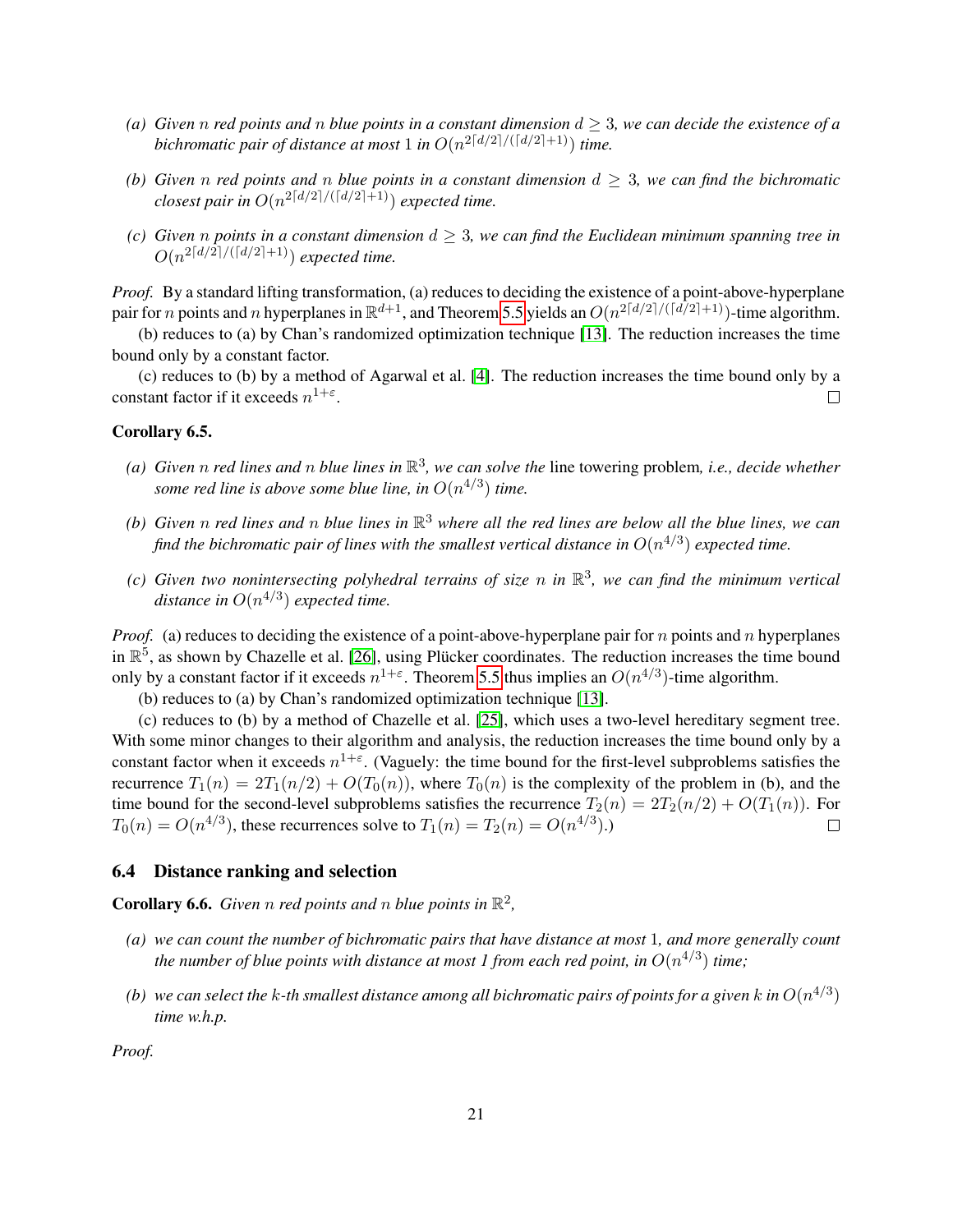- (a) The problem is equivalent to: given n red points and n blue unit circles in  $\mathbb{R}^2$ , count the number of red points inside each blue circle and the number of blue circles containing each red point. The cutting lemma still holds with lines replaced by unit circles in the plane, and it is straightforward to adapt the algorithm for 2D Hopcroft's problem in Section [4](#page-8-0) to solve this problem. (More details can also be found in a recent paper by Wang [\[68\]](#page-28-8).) Note that like Hopcroft's, the problem here is its own dual (by switching red and blue points).
- (b) We adapt a standard selection algorithm by Floyd and Rivest via random sampling [\[41\]](#page-27-12). To select the k-th smallest element in a set X of size  $m$ , one version of the algorithm proceeds as follows, for given parameters  $s$  and  $g$ :
	- 1. Let S be a (multi)set of s randomly chosen elements from  $X$ .
	- 2. Find the  $\lceil ks/m q \rceil$ -th smallest element a and the  $\lceil ks/m + q \rceil$ -th smallest element of S.
	- 3. Compute the rank  $k_a$  of a in X and the rank  $k_b$  of b in X.
	- 4. If  $k_a < k \leq k_b$ , then return the  $(k k_a)$ -th smallest element of  $X \cap (a, b]$ , else declare failure.

(If  $ks/m-g \le 0$ , redefine  $a = -\infty$  and  $k_a = 0$ . If  $ks/m + g > s$ , redefine  $b = \infty$  and  $k_b = m + 1$ .) By known analysis [\[52\]](#page-27-13) (see also [\[55\]](#page-28-7)), step 4 succeeds and  $|X \cap (a, b]| = O(gm/s)$  with probability  $1 - e^{-\Omega(g^2/s)}$ .

In our application, X is the set of distances of all bichromatic pairs lying in a given interval  $(a_0, b_0]$ (initially, all of R); here,  $m = O(n^2)$ . We choose  $s = n^{0.3}$  and  $g = n^{0.2}$ . However, we cannot afford to explicitly generate  $X$ .

To implement step 1 efficiently, we first compute, for each red point  $p$ , the number of blue points of distance at most  $a_0$  from p and the number of blue points of distance at most  $b_0$  from p, by two calls to the algorithm in part (a) (with appropriate rescaling) in  $O(n^{4/3})$  time. By taking the difference, we also obtain the number  $c_p$  of blue points of distance in  $(a_0, b_0]$  from p. Note that  $\sum_p c_p = |X|$ . To generate one random element of  $X$ , we randomly choose a red point  $p$  according to the distribution in which p is chosen with probability  $c_p/|X|$ ; we then naively enumerate all distances of the blue points from p in  $O(n)$  time and choose a random distance that lies in  $(a_0, b_0]$ . Thus, step 1 (generating s random elements of X) can be implemented in  $O(n^{4/3} + sn) \le O(n^{4/3})$  time.

Step 2 takes  $O(s)$  time. Step 3 can be done by the algorithm in part (a) in  $O(n^{4/3})$  time. Step 4 can be done recursively, with  $(a_0, b_0]$  replaced by  $(a_0, b_0] \cap (a, b]$ . Since the number of elements m is reduced to  $O(gm/s) \leq O(m/n^{0.1})$  w.h.p., the number of rounds of recursion is  $O(1)$  and the total running time is  $O(1)$  w.h.p. (We can switch to a slow algorithm if failure is encountered.)

 $\Box$ 

Note that the more standard "monochromatic" distance selection problem easily reduces to the bichromatic version above.

### <span id="page-21-0"></span>7 More Observations on Decision Trees

Returning to the decision tree approach from Section [4,](#page-8-0) we give an alternative to the Basic Search Lemma (Lemma [4.1\)](#page-9-0), which can be viewed as a generalization of Fredman's original technique [\[42\]](#page-27-5):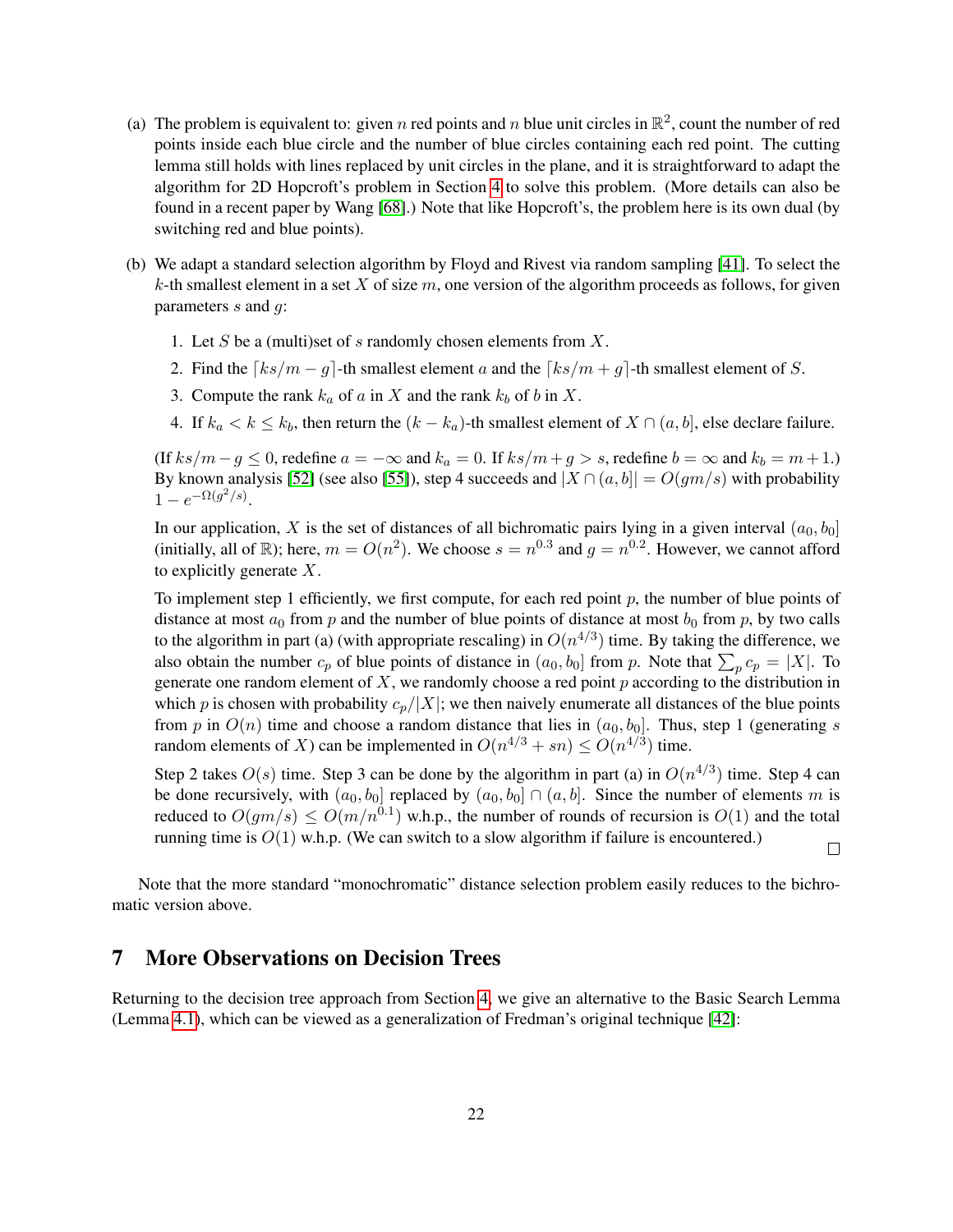<span id="page-22-0"></span>Lemma 7.1. (Search Lemma—Second Version) *Consider the* Γ*-algorithm framework. Let* G *be a dag with maximum out-degree b, where each node v is associated with a predicate*  $\gamma_v \in \Gamma$ *. Suppose we are promised that for each non-sink node*  $v$  *and for every input*  $x$  *in the active cells,*  $\gamma_v(\bm{x})$  *implies*  $\gamma_{v'}(\bm{x})$  *for some out-neighbor* v <sup>0</sup> *of* v*. Suppose we are also promised that for some source node* s*, for every input* x *in the active cells,*  $\gamma_s(x)$  *is true. Then we can search for a sink t such that*  $\gamma_t(x)$  *is true by making*  $O(1 - b\Delta\Phi)$ Γ*-comparisons.*

*Proof.* Define the *weight* of a node v to be the number of active cells satisfying  $\gamma_v$ . Assume that the nodes are ordered so that the edges point downward. Pick a lowest node v in G with weight at least  $\frac{1}{b+1}|\Pi_{\text{active}}|$ (this is analogous to a weighted tree centroid, if the dag is a tree). Each out-neighbor  $v'$  of v has weight at most  $\frac{1}{b+1}$  |  $\Pi$ <sub>active</sub> | Make the comparison defined by  $\gamma_v$ .

- CASE 0:  $\gamma_v(x)$  is true and v is a sink. We are done.
- CASE 1:  $\gamma_v(x)$  is true and v is not a sink. Active cells now satisfy  $\gamma_v$ , and thus satisfy  $\gamma_{v'}$  for at least one of the b out-neighbors  $v'$  of v. So, the number of active cells after the comparison is at most  $\frac{b}{b+1}|\Pi_{\text{active}}|.$
- CASE 2:  $\gamma_v(x)$  is false. Active cells now do not satisfy  $\gamma_v$ . So, the number of active cells after the comparison is at most  $\frac{b}{b+1}|\Pi_{\text{active}}|$ .

In Cases 1 and 2, the potential  $\Phi$  thus decreases by at least  $\log \frac{b+1}{b} = \Omega(\frac{1}{b})$ . Now repeat (with a new assignment of weights). The number of iterations is bounded by  $O(-b\Delta\Phi)$ .  $\Box$ 

For example, we can find the predecessor of a value among a list of M sorted values using  $O(1 - \Delta \Phi)$ Γ-comparisons, by applying the above lemma to a binary tree with M leaves and  $b = 2$ . Consequently, we can improve Theorem [4.2](#page-10-0) to sort M values using  $O(M - \Delta \Phi) \leq O(M + N \log N)$  comparisons—this is Fredman's sorting result.

Note that the algorithm is just a form of weighted binary search (for example, commonly seen in distribution-sensitive data structures [\[11\]](#page-25-14), whose analyses also often involve telescoping sums of logarithms). However, what is daring about Fredman's technique is that the weighted search is done in a very large space (cells in an N-dimensional arrangement).

As an original application, our generalized technique implies the following result about point location in multiple planar subdivisions (which normally needs  $O(L + M \log L)$  time):

**Theorem 7.2.** Given t planar triangulated subdivisions  $S_1, \ldots, S_t$  of total size L, and t (not necessarily disjoint) planar point sets  $Q_1, \ldots, Q_t$  of total size  $M$ , we can find the cell of  $S_i$  that contains each query *point*  $q \in Q_i$ , for each  $i \in [t]$ , using a total of  $O(L + M - \Delta \Phi) \leq O(L + M + N \log N)$   $\Gamma$ -comparisons, *assuming that certain primitive operations on the vertices/edges of the* Si*'s and points of the* Qi*'s can be*  $\epsilon$ xpressed as  $\Gamma$ -comparisons on the original input  $\bm{x}\in\mathbb{R}^N$ , and assuming that  $\Gamma$  is reasonable.

*Proof.* Store each subdivision in Kirkpatrick's point location structure [\[51\]](#page-27-8), which can be built in linear  $(O(L))$  time. Since Kirkpatrick's structure is a dag of out-degree  $b = O(1)$ , where each node corresponds to a triangular cell and the sinks correspond to the cells of the subdivision, we can find the cell containing a query point using just  $O(1 - \Delta \Phi)$  Γ-comparisons by Lemma [7.1.](#page-22-0) The total cost of the M point location queries is  $O(M - \Delta \Phi)$ .  $\Box$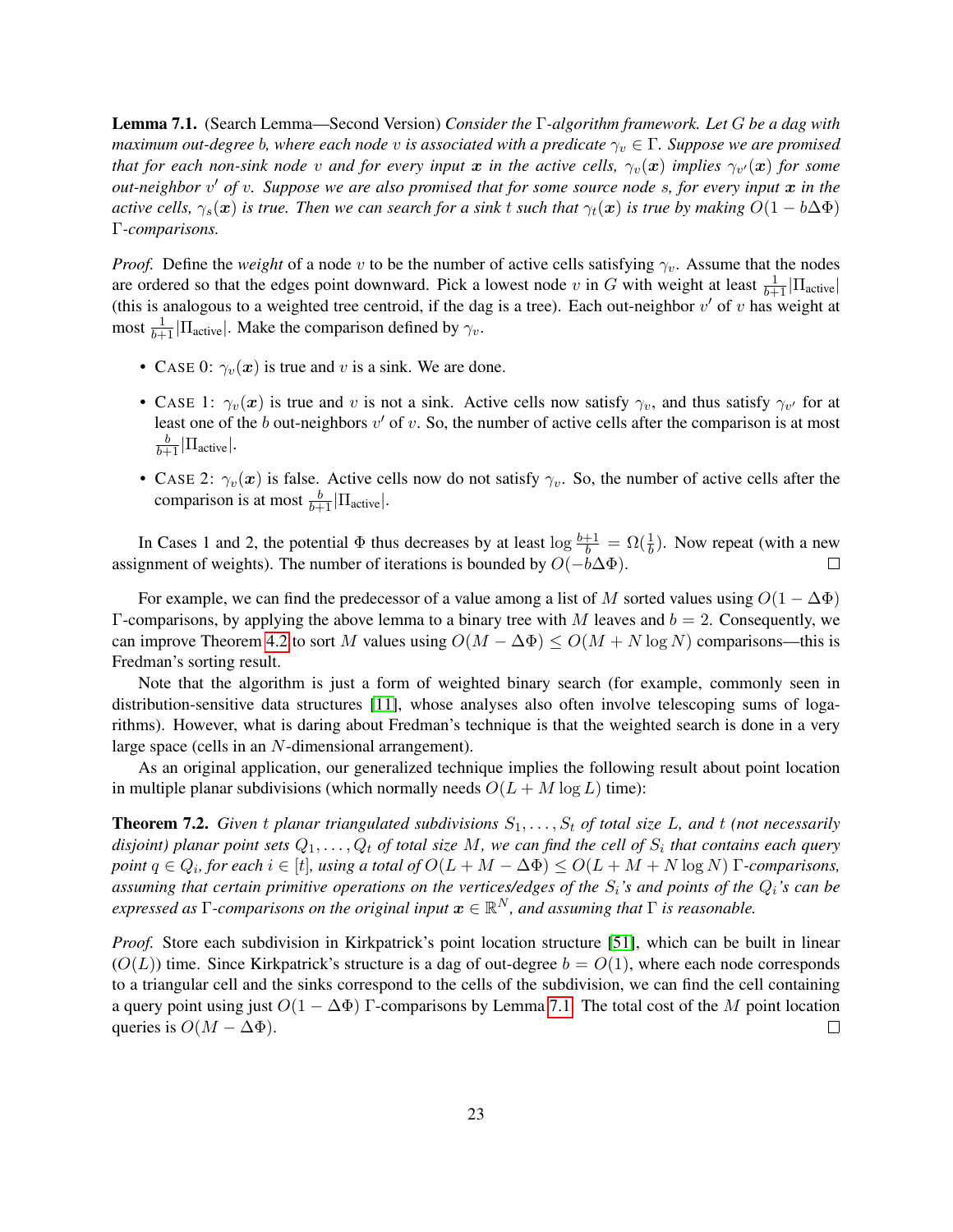It is amusing to compare the above result with the lower bounds of Chazelle and Liu [\[30\]](#page-26-8), which supposedly rule out such improvements in the pointer machine model for simultaneous planar point location (even in the simplest case when each subdivision is formed by just a set of parallel lines<sup>[8](#page-23-0)</sup>). The key differences are that (i) we are considering decision tree instead of time complexity, and (ii) we are working with offline instead of online queries (or more crucially, we don't care about the worst-case cost of every query but may amortize cost).

There are a number of problems in computational geometry that can be solved by point location in multiple planar subdivisions that originate from a common input set. For example, suppose we are given  $n$ input points in  $\mathbb{R}^2$ , each with a time value. We want to answer the following type of queries: find the nearest neighbor to a query point among those input points with time values in a query interval. A standard solution is to build a tree of Voronoi diagrams of various subsets, of total size  $O(n \log n)$ , which requires  $O(n \log n)$ preprocessing time (using a known linear-time merging procedure for Voronoi diagrams [\[50\]](#page-27-14)). A query can then be answered by performing point location on  $O(\log n)$  nodes of the tree, yielding  $O(\log^2 n)$  time. The lack of a 2-dimensional analog of fractional cascading makes it difficult to improve the query time. The best time bound known for answering n such queries is  $O(n \log^2 n / \log \log n)$ , obtained by slightly increasing the fan-out of the tree to  $\log^{\epsilon} n$ . The above theorem (with L,  $M = O(n \log n)$  and  $N = O(n)$ ) immediately implies that a batch of n queries can be answered using  $O(n \log n)$  comparisons! Unfortunately, for this particular problem, improved decision trees do not translate to improved time complexity. Nevertheless, the result rules out  $\omega(n \log n)$  lower bounds in the algebraic decision tree model (which is arguably the most popular model for proving lower bounds in computational geometry).

There appear to be many more examples of problems where we could similarly shave log factors when working with decision trees. For example, Seidel's  $O(n^2 + f \log n)$ -time convex hull algorithm [\[63\]](#page-28-16) (where f denotes the output size) can be improved to give a decision tree of  $O(n^2 + f)$  depth. Again, this does not appear to lead improved running times.

# 8 Final Remarks

A few open questions remain. For example, could our data structure for online halfplane range counting queries in 2D be derandomized? Could similar results be obtained for online halfspace range counting queries in 3D and higher?

The most intriguing open question is whether the algebraic decision tree complexity of Hopcroft's problem could actually be near linear. If so, one could then get algorithms with polylogarithmic speedup over  $n^{4/3}$ . In view of the known  $\Omega(n^{4/3})$  lower bounds in restricted settings [\[39,](#page-27-1) [24\]](#page-26-4), one might think that the answer is no. However, in a surprising breakthrough, Kane, Lovett, and Moran [\[48\]](#page-27-6) recently obtained nearlinear upper bounds on the decision tree complexity for a class of problems including 3SUM and  $X + Y$ sorting. So a yes answer is not completely out of the question. (On the other hand, Kane et al.'s result is about point location in  $O(n)$ -dimensional arrangements of  $n^{O(1)}$  hyperplanes with bounded integer coefficients, while Hopcroft's problem reduces to point location in a certain  $O(n)$ -dimensional arrangement of  $O(n^2)$  *nonlinear* surfaces.)

For the case of integer input in the word RAM model, it is not difficult to obtain some polylogarithmic speedup over  $n^{2d/(d+1)}$  for Hopcroft's problem in  $\mathbb{R}^d$ , by using cuttings to reduce to subproblems of polylogarithmic size, and solving these small subproblems by hashing (modulo small primes) and bit packing

<span id="page-23-0"></span> ${}^8$ In the dual, this case is equivalent to the following: given t vertical lines in the plane, where each line is decomposed into vertical line segments, find the t line segments intersecting a query line.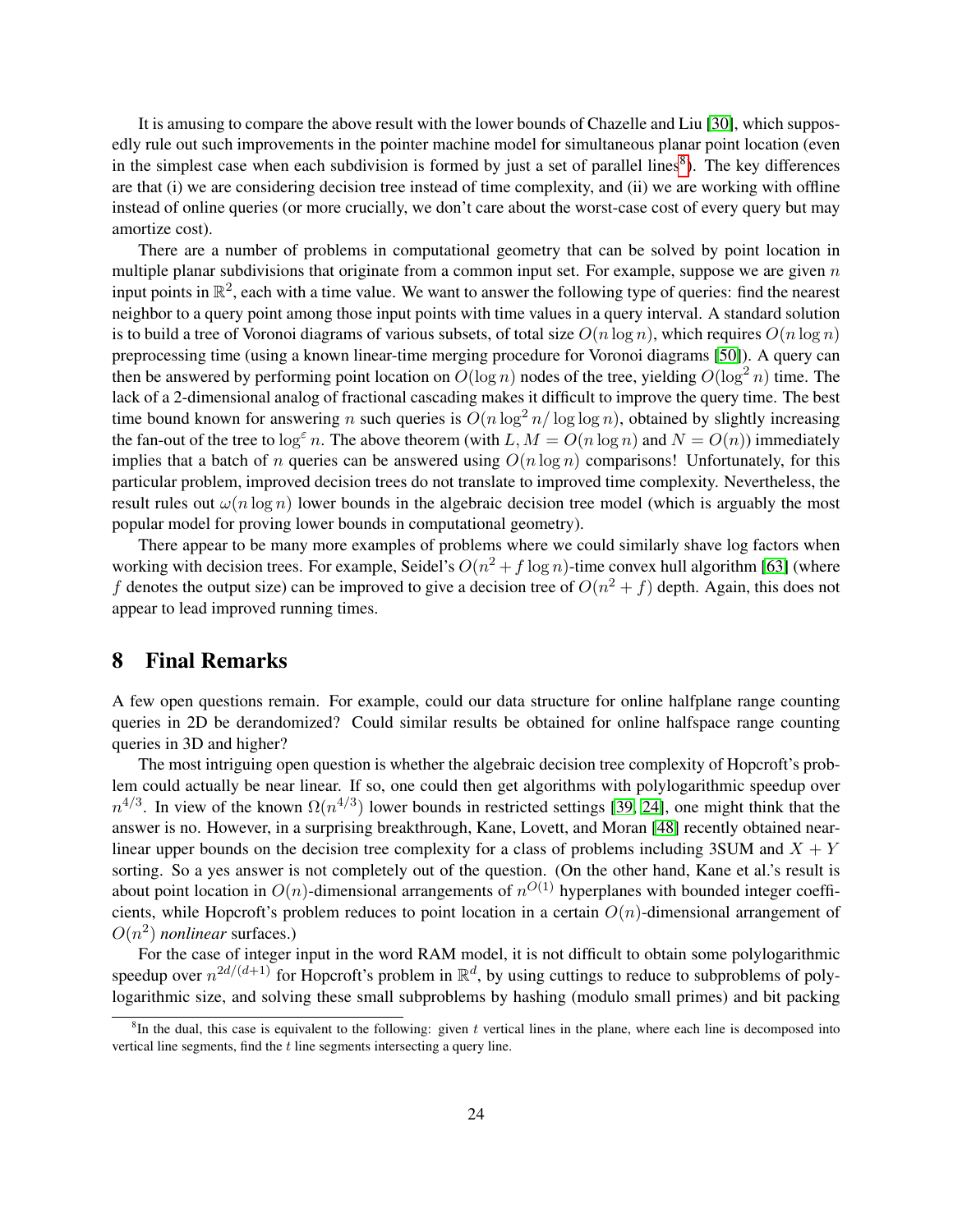(similar to known slightly subquadratic algorithms for integer 3SUM [\[8\]](#page-25-15)). However, this only works for the version of the problem for incidences, and not point-above-hyperplane pairs.

While it is difficult to prove good unconditional lower bounds on Hopcroft's problem in general models of computation, one interesting direction (which has received much recent attention in other areas of algorithms) is to prove conditional lower bounds, based on the conjectured hardness of other problems, via fine-grained reductions.

For example, we can prove a conditional lower bound for Hopcroft's problem based on a problem known as affine degeneracy testing:

For a set of m points in  $\mathbb{R}^d$ , the *affine degeneracy testing problem* asks if there exist  $d+1$  distinct points that lie on some hyperplane. The fastest algorithm known has  $O(m^d)$  running time. It has been conjectured that the affine degeneracy testing problem cannot be solved faster than  $O(m^{d-\epsilon})$  time, and lower bounds were known in some restricted computational models [\[40\]](#page-27-15). The  $d = 2$  case (detecting 3 collinear points), in particular, is one of the standard 3SUM-hard problems in computational geometry [\[44\]](#page-27-16), believed to require near quadratic time.

We observe that affine degeneracy testing in 3D reduces to Hopcroft's problem in 5D (the observation is simple, but we are not aware of any explicit reference in the literature):

**Theorem 8.1.** If Hopcroft's problem for n points and hyperplanes in  $\mathbb{R}^5$  can be solved in  $O(n^{3/2-\varepsilon})$  time *for some*  $\varepsilon > 0$ , than the affine degeneracy testing problem for m points in  $\mathbb{R}^3$  can be solved in  $O(m^{3-\varepsilon'})$ *for some*  $\varepsilon' > 0$ *.* 

*Proof.* It will be more convenient to work with a colored version of the affine degeneracy testing problem: given m points in  $\mathbb{R}^3$  where each point is colored red, blue, green, or yellow, decide if there exists four points of different colors that lie on some hyperplane. The original version reduces to the colored version, for example, by the standard (randomized or deterministic) color-coding technique [\[7\]](#page-25-16), which increases running time only by polylogarithmic factors.

Let  $L_1$  (resp.,  $L_2$ ) be the set of  $n = O(m^2)$  lines obtained by joining all red-blue (resp., green-yellow) pairs of points. We will use the Plücker transform to map the lines in  $L_1$  to points and the lines in  $L_2$ to hyperplanes in 5-dimensional space. By standard facts about Plucker space [\[26\]](#page-26-10), two lines  $\ell_1$  and  $\ell_2$ are coplanar iff the point corresponding to  $\ell_1$  lies on the hyperplane corresponding to  $\ell_2$ . Thus if we can solve 5D Hopcroft's problem in  $O(n^{3/2-\epsilon})$  time, we can solve the 3D affine degeneracy testing problem in  $O(m^{3-2\varepsilon} \log^{O(1)} m)$  time.  $\Box$ 

Unfortunately the above  $n^{3/2-\epsilon}$  conditional lower bound is not very tight, as we are only able to solve 5D Hopcroft's problem in  $O(n^{5/3})$  time. On the other hand, if 5D Hopcroft's problem turns out to have near linear algebraic decision tree complexity, then the above argument would imply better algebraic decision tree bounds for 3D affine linear degeneracy testing as well (which would lead to polylogarithmic speedup in the time complexity for this 3D problem).

The argument generalizes to give an  $\Omega(n^{2d/(d+1)-\varepsilon})$  conditional lower bound for Hopcroft's problem in  $\binom{d+1}{d+1}$  $\binom{d+1}{(d+1)/2} - 1$  dimensions for d odd. However, the dimension of the transformed space is exponential in d.

### References

<span id="page-24-0"></span>[1] Peyman Afshani and Pingan Cheng. 2D generalization of fractional cascading on axis-aligned planar subdivisions. In *Proc. 61st IEEE Symposium on Foundations of Computer Science (FOCS)*, pages 716–727, 2020.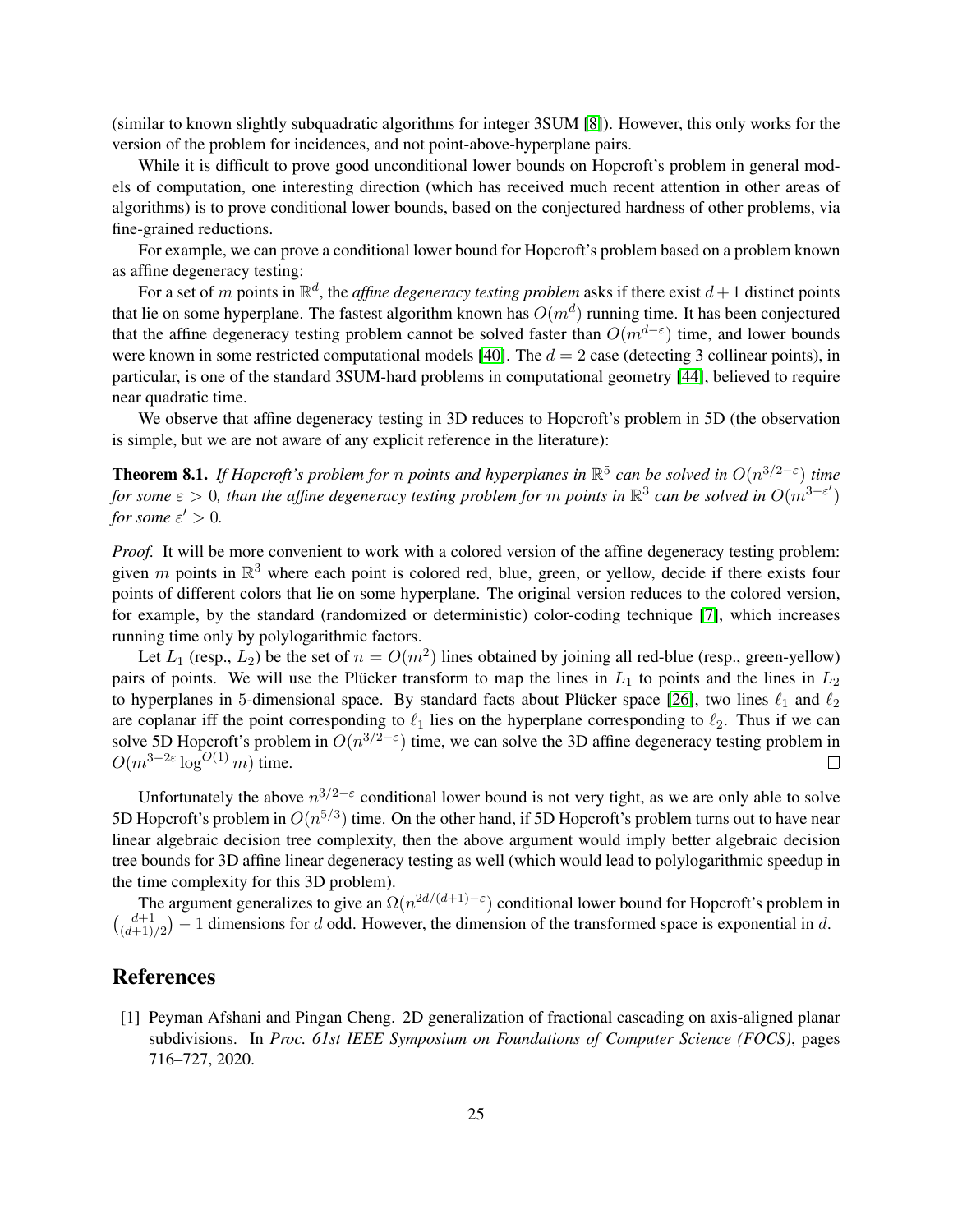- <span id="page-25-1"></span>[2] Pankaj K. Agarwal. Parititoning arrangements of lines II: applications. *Discret. Comput. Geom.*, 5:533–573, 1990.
- <span id="page-25-5"></span>[3] Pankaj K. Agarwal, Boris Aronov, Micha Sharir, and Subhash Suri. Selecting distances in the plane. *Algorithmica*, 9(5):495–514, 1993.
- <span id="page-25-0"></span>[4] Pankaj K. Agarwal, Herbert Edelsbrunner, Otfried Schwarzkopf, and Emo Welzl. Euclidean minimum spanning trees and bichromatic closest pairs. *Discret. Comput. Geom.*, 6:407–422, 1991.
- <span id="page-25-2"></span>[5] Pankaj K. Agarwal and Jeff Erickson. Geometric range searching and its relatives. In B. Chazelle, J. E. Goodman, and R. Pollack, editors, *Advances in Discrete and Computational Geometry*, pages 1–56. AMS Press, 1999.
- <span id="page-25-9"></span>[6] Pankaj K. Agarwal and Micha Sharir. Arrangements and their applications. In J. Sack and J. Urrutia, editors, *Handbook of Computational Geometry*, pages 49–119. North-Holland, New York, 2000.
- <span id="page-25-16"></span>[7] Noga Alon, Raphael Yuster, and Uri Zwick. Color-coding. *J. ACM*, 42(4):844–856, 1995.
- <span id="page-25-15"></span>[8] Ilya Baran, Erik D. Demaine, and Mihai Pătrașcu. Subquadratic algorithms for 3SUM. Algorithmica, 50(4):584–596, 2008.
- <span id="page-25-10"></span>[9] Saugata Basu, Richard Pollack, and Marie-Françoise Roy. Computing roadmaps of semi-algebraic sets. In *Proc. 28th ACM Symposium on the Theory of Computing (STOC)*, pages 168–173, 1996.
- <span id="page-25-11"></span>[10] Saugata Basu, Richard Pollack, and Marie-Françoise Roy. On the combinatorial and algebraic complexity of quantifier elimination. *J. ACM*, 43(6):1002–1045, 1996.
- <span id="page-25-14"></span>[11] Prosenjit Bose, John Howat, and Pat Morin. A history of distribution-sensitive data structures. In A. Brodnik, A. Lopez-Ortiz, V. Raman, and A. Viola, editors, ´ *Space-Efficient Data Structures, Streams, and Algorithms—Papers in Honor of J. Ian Munro on the Occasion of His 66th Birthday*, volume 8066 of *Lecture Notes in Computer Science*, pages 133–149. Springer, 2013.
- <span id="page-25-12"></span>[12] Hervé Brönnimann, Bernard Chazelle, and Jirí Matoušek. Product range spaces, sensitive sampling, and derandomization. *SIAM J. Comput.*, 28(5):1552–1575, 1999.
- <span id="page-25-13"></span>[13] Timothy M. Chan. Geometric applications of a randomized optimization technique. *Discret. Comput. Geom.*, 22(4):547–567, 1999.
- <span id="page-25-6"></span>[14] Timothy M. Chan. On enumerating and selecting distances. *Int. J. Comput. Geom. Appl.*, 11(3):291– 304, 2001.
- <span id="page-25-4"></span>[15] Timothy M. Chan. Dynamic subgraph connectivity with geometric applications. *SIAM J. Comput.*, 36(3):681–694, 2006.
- <span id="page-25-7"></span>[16] Timothy M. Chan. Optimal partition trees. *Discret. Comput. Geom.*, 47(4):661–690, 2012.
- <span id="page-25-3"></span>[17] Timothy M. Chan. Klee's measure problem made easy. In *Proc. 54th IEEE Symposium on Foundations of Computer Science (FOCS)*, pages 410–419, 2013.
- <span id="page-25-8"></span>[18] Timothy M. Chan, Qizheng He, and Yakov Nekrich. Further results on colored range searching. *CoRR*, abs/2003.11604, 2020.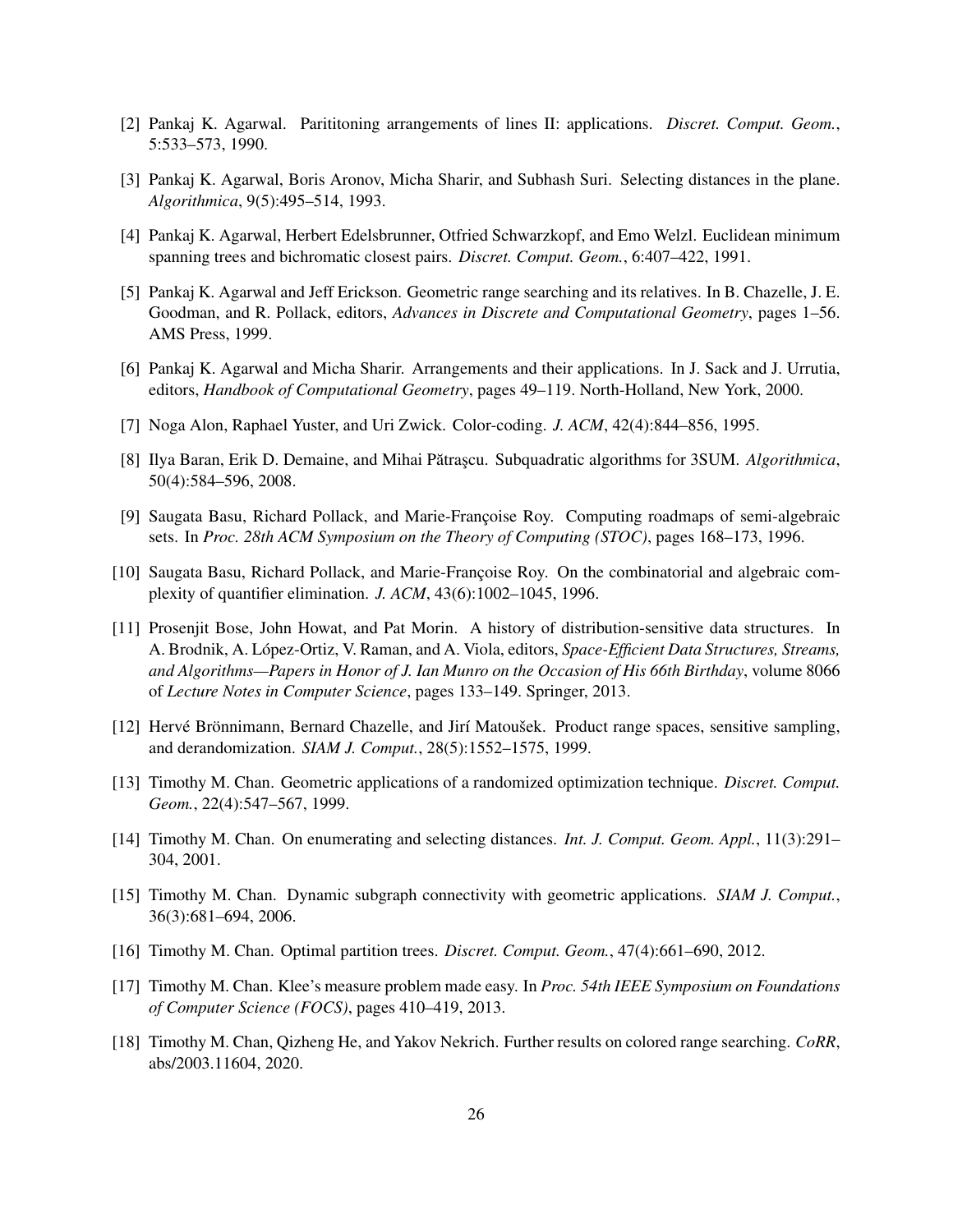- <span id="page-26-15"></span>[19] Timothy M. Chan and Yakov Nekrich. Towards an optimal method for dynamic planar point location. *SIAM J. Comput.*, 47(6):2337–2361, 2018.
- <span id="page-26-14"></span>[20] Timothy M. Chan and Konstantinos Tsakalidis. Optimal deterministic algorithms for 2-d and 3-d shallow cuttings. *Discret. Comput. Geom.*, 56(4):866–881, 2016.
- <span id="page-26-0"></span>[21] Bernard Chazelle. Reporting and counting segment intersections. *J. Comput. Syst. Sci.*, 32(2):156–182, 1986.
- <span id="page-26-3"></span>[22] Bernard Chazelle. Lower bounds on the complexity of polytope range searching. *J. Amer. Math. Soc.*, 2:637–666, 1989.
- <span id="page-26-1"></span>[23] Bernard Chazelle. Cutting hyperplanes for divide-and-conquer. *Discret. Comput. Geom.*, 9:145–158, 1993.
- <span id="page-26-4"></span>[24] Bernard Chazelle. Lower bounds for off-line range searching. *Discret. Comput. Geom.*, 17(1):53–65, 1997.
- <span id="page-26-16"></span>[25] Bernard Chazelle, Herbert Edelsbrunner, Leonidas J. Guibas, and Micha Sharir. Algorithms for bichromatic line-segment problems polyhedral terrains. *Algorithmica*, 11(2):116–132, 1994.
- <span id="page-26-10"></span>[26] Bernard Chazelle, Herbert Edelsbrunner, Leonidas J. Guibas, Micha Sharir, and Jorge Stolfi. Lines in space: Combinatorics and algorithms. *Algorithmica*, 15(5):428–447, 1996.
- <span id="page-26-11"></span>[27] Bernard Chazelle and Joel Friedman. A deterministic view of random sampling and its use in geometry. *Comb.*, 10(3):229–249, 1990.
- <span id="page-26-6"></span>[28] Bernard Chazelle and Leonidas J. Guibas. Fractional cascading: I. A data structuring technique. *Algorithmica*, 1(2):133–162, 1986.
- <span id="page-26-7"></span>[29] Bernard Chazelle and Leonidas J. Guibas. Fractional cascading: II. applications. *Algorithmica*, 1(2):163–191, 1986.
- <span id="page-26-8"></span>[30] Bernard Chazelle and Ding Liu. Lower bounds for intersection searching and fractional cascading in higher dimension. *J. Comput. Syst. Sci.*, 68(2):269–284, 2004.
- <span id="page-26-12"></span>[31] Kenneth L. Clarkson. New applications of random sampling in computational geometry. *Discret. Comput. Geom.*, 2:195–222, 1987.
- <span id="page-26-13"></span>[32] Kenneth L. Clarkson. A randomized algorithm for closest-point queries. *SIAM J. Comput.*, 17(4):830– 847, 1988.
- <span id="page-26-9"></span>[33] Kenneth L. Clarkson and Peter W. Shor. Application of random sampling in computational geometry, II. *Discret. Comput. Geom.*, 4:387–421, 1989.
- <span id="page-26-2"></span>[34] Mark de Berg, Otfried Cheong, Marc J. van Kreveld, and Mark H. Overmars. *Computational Geometry: Algorithms and Applications*. Springer, 3rd edition, 2008.
- <span id="page-26-5"></span>[35] Herbert Edelsbrunner, Leonidas J. Guibas, and Micha Sharir. The complexity and construction of many faces in arrangement of lines and of segments. *Discret. Comput. Geom.*, 5:161–196, 1990.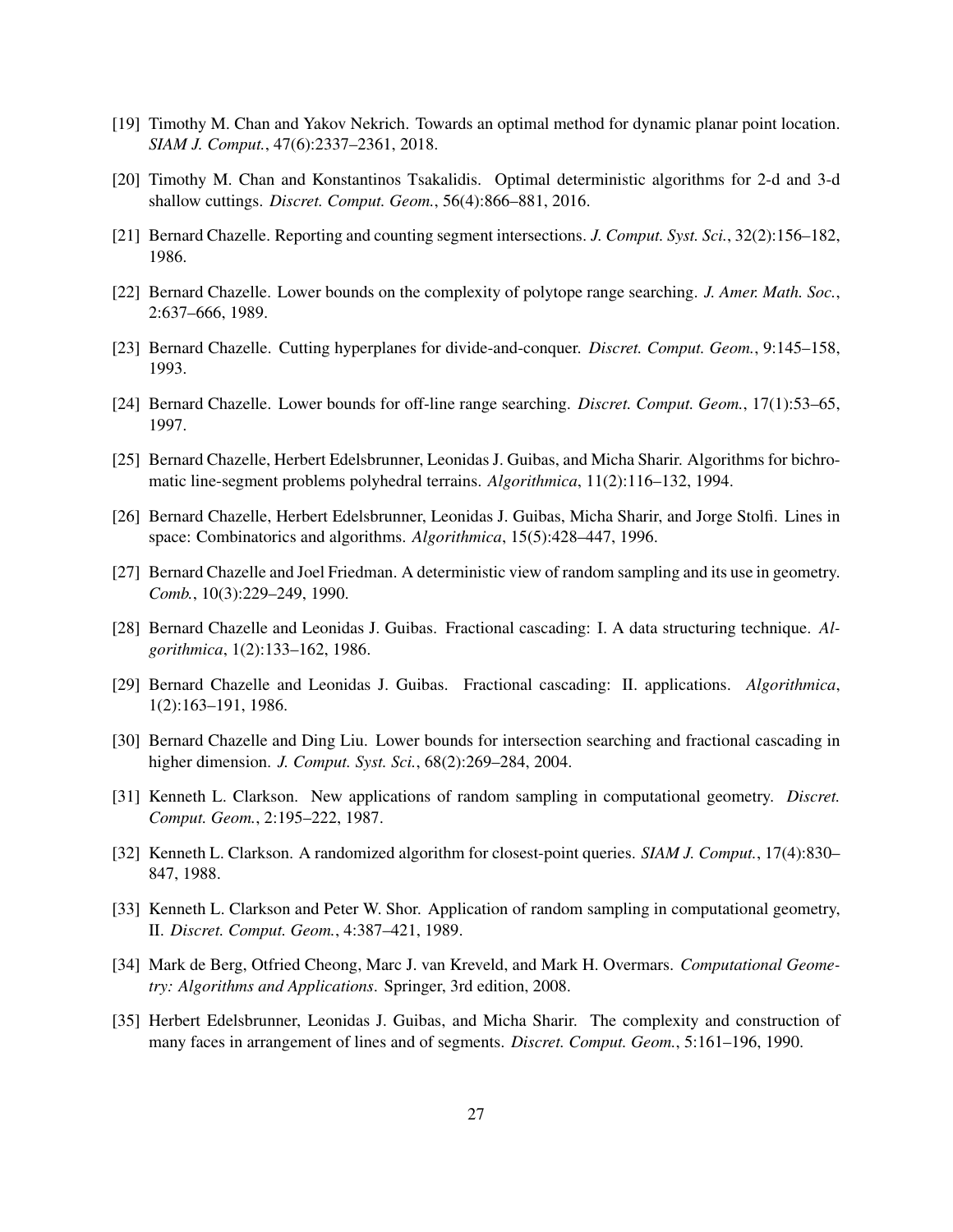- <span id="page-27-9"></span>[36] Herbert Edelsbrunner, Joseph O'Rourke, and Raimund Seidel. Constructing arrangements of lines and hyperplanes with applications. *SIAM J. Comput.*, 15(2):341–363, 1986.
- <span id="page-27-11"></span>[37] Herbert Edelsbrunner, Raimund Seidel, and Micha Sharir. On the zone theorem for hyperplane arrangements. *SIAM J. Comput.*, 22(2):418–429, 1993.
- <span id="page-27-2"></span>[38] Jeff Erickson. On the relative complexities of some geometric problems. In *Proc. 7th Canadian Conference on Computational Geometry (CCCG)*, pages 85–90, 1995. Full version in [http://](http://jeffe.cs.illinois.edu/pubs/relative.html) [jeffe.cs.illinois.edu/pubs/relative.html](http://jeffe.cs.illinois.edu/pubs/relative.html).
- <span id="page-27-1"></span>[39] Jeff Erickson. New lower bounds for Hopcroft's problem. *Discret. Comput. Geom.*, 16(4):389–418, 1996.
- <span id="page-27-15"></span>[40] Jeff Erickson. New lower bounds for convex hull problems in odd dimensions. *SIAM J. Comput.*, 28(4):1198–1214, 1999.
- <span id="page-27-12"></span>[41] Robert W. Floyd and Ronald L. Rivest. Expected time bounds for selection. *Commun. ACM*, 18(3):165–172, 1975.
- <span id="page-27-5"></span>[42] Michael L. Fredman. How good is the information theory bound in sorting? *Theor. Comput. Sci.*, 1(4):355–361, 1976.
- <span id="page-27-3"></span>[43] Michael L. Fredman. New bounds on the complexity of the shortest path problem. *SIAM J. Comput.*, 5(1):83–89, 1976.
- <span id="page-27-16"></span>[44] Anka Gajentaan and Mark H. Overmars. On a class of  $O(n^2)$  problems in computational geometry. *Comput. Geom.*, 5:165–185, 1995.
- <span id="page-27-10"></span>[45] Jacob E. Goodman and Richard Pollack. Upper bounds for configurations and polytopes in  $R<sup>d</sup>$ . Discret. *Comput. Geom.*, 1:219–227, 1986.
- <span id="page-27-4"></span>[46] Allan Grønlund and Seth Pettie. Threesomes, degenerates, and love triangles. *J. ACM*, 65(4):22:1– 22:25, 2018.
- <span id="page-27-0"></span>[47] Leonidas J. Guibas, Mark H. Overmars, and Micha Sharir. Intersecting line segments, ray shooting, and other applications of geometric partitioning techniques. In *Proc. 1st Scandinavian Workshop on Algorithm Theory (SWAT)*, pages 64–73, 1988.
- <span id="page-27-6"></span>[48] Daniel M. Kane, Shachar Lovett, and Shay Moran. Near-optimal linear decision trees for k-SUM and related problems. *J. ACM*, 66(3):16:1–16:18, 2019.
- <span id="page-27-7"></span>[49] Matthew J. Katz and Micha Sharir. An expander-based approach to geometric optimization. *SIAM J. Comput.*, 26(5):1384–1408, 1997.
- <span id="page-27-14"></span>[50] David G. Kirkpatrick. Efficient computation of continuous skeletons. In *Proc. 20th Annual Symposium on Foundations of Computer Science (FOCS)*, pages 18–27, 1979.
- <span id="page-27-8"></span>[51] David G. Kirkpatrick. Optimal search in planar subdivisions. *SIAM J. Comput.*, 12(1):28–35, 1983.
- <span id="page-27-13"></span>[52] Krzysztof C. Kiwiel. On Floyd and Rivest's SELECT algorithm. *Theor. Comput. Sci.*, 347(1-2):214– 238, 2005.